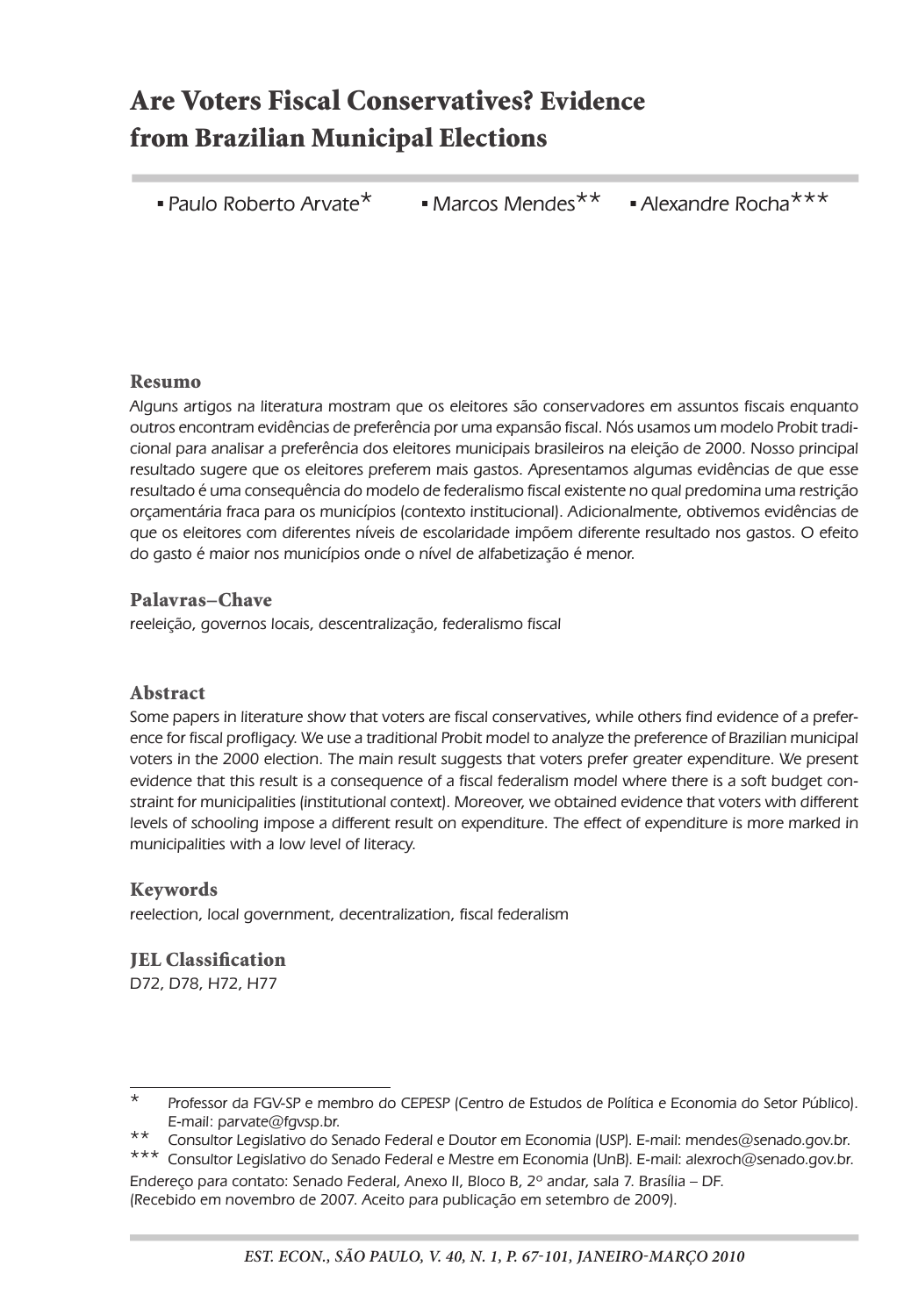# 1 Introduction

One part of political economy literature indicates that voters are fiscal conservatives: they tend not to reelect incumbents who increase expenditure, create deficits, or inflate public debt. However, there are also studies showing that it is possible for incumbents to use fiscal instruments to obtain electoral advantage. In trying to understand why these differences exist, recent works have explored the institutional context of these relations.

Basically, literature on the relationship between fiscal performance and electoral results has been applied to a cross-section of countries and also to a single country's local governments. The strength of the former approach is that it provides mean results that can be generalized for all countries. Its weakness lies in the fact that it is not always possible to control all the institutional and socio-economic differences between the sampled countries (DRAZEN; ESLAVA, 2005). On the other hand, studies of local government elections, such as this, have the advantage of dealing with a smaller constitutional, legal and electoral variation across federative units, thus enabling more accurate results. Still, as noted by Brender (2003) and Brender and Drazen (2005), the results obtained for a country's local governments cannot be generalized for other countries, as they are dependent upon local institutional and socio-economic characteristics that create a framework of incentives and constraints that will drive voter decisions.<sup>1</sup>

This article analyzes the 2000 elections for mayor in Brazil. It shows that voters appear to approve increased spending. Nevertheless, from additional investigations we carried out we understand that this behavior is not part of a typical politicalbudget cycle, in which expenditure increases before elections and a fiscal adjustment occurs at the beginning of the new administration. The Brazilian case appears to be a soft budget constraint phenomenon, in which both voters and mayors have incentives to increase expenditure during the whole term of office, in an attempt to bring in as much money as they can extract from the common pool. In previous work, Nakaguma (2006) shows that Brazilian governors use fiscal instruments to obtain electoral advantage; but, he does not explore the institutional context. Moreover, the 2000 municipal election is also important because it was the first election when all the mayors who assumed office in 1997 could run for reelection; they were not allowed to do so before this.

The Brazilian institutional context has different facets, such as the considerable political weight of local interests in National Congress; the heterogeneity of munici-

<sup>1</sup> Arvate, Avelino and Tavares (2009) carried out the same type of investigation for elections for governor.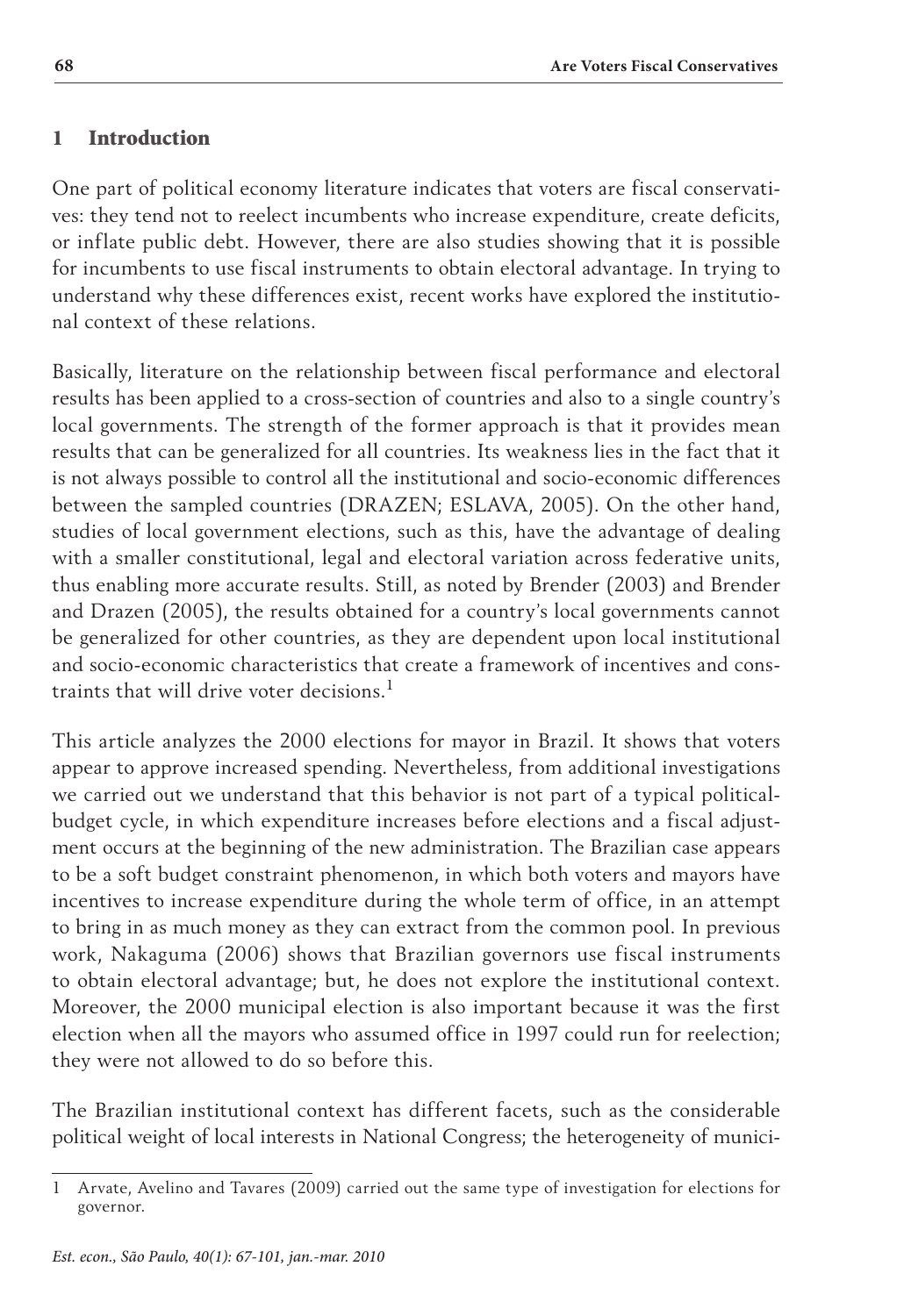palities, which allows a coalition of interests between large and small municipalities, which coordinate their efforts to obtain federal funds; excessive fiscal transfers; the municipalities' ability to manipulate transfer rules; and central government's inability to withstand pressures for bailouts and set effective legal constraints on sub-national indebtedness. The Brazilian case is also important because there is little evidence in Brazilian literature of the importance of the voters' level of education on this process, given that voting is compulsory for adults (between 18 and 60 years old). We have evidence that shows that voters with different educational levels (low literacy) impose different results on expenditure. In municipalities with a low literacy rate, the increase in expenditure in the term appears to have a much stronger effect on mayors' reelection.

Section 2 summarizes the literature that was consulted to help in the development of our work. Section 3 introduces the institutional characteristics of municipal elections in Brazil. Section 4 describes the econometric model adopted and the database used. Section 5 gives the basic econometric results. Section 6 analyzes how heavy dependence on transfers and the educational level can contribute to modify the main results. Section 7 provides comments on additional results and Section 8 concludes the paper.

### 2 The Literature that Sustains our Development

Part of the political economy literature tries to interpret the preference of voters by analyzing fiscal results. Some empirical works focus on local governments (municipalities and states) of a single country, while others compare different countries. Our intention here is to show some of these works and to emphasize the new generation of work that is using the institutional context to justify the differences found. In our view, this line of work can lead to a better understanding of the behavior of Brazilian local voters.

Peltzman (1992) wrote the first important work showing that voters punish US governors who increase **spending**, regardless of whether this increase is based on deficit or taxes ("*spending is the primary bad"* – p. 347). It also shows evidence that increased spending on the eve of elections does not fool voters, and that incumbents are punished even more severely when spending increases at the end of their terms. His explanation for this phenomenon is that the tax system is progressive and voters are wealthier than non-voters (the vote is non-compulsory). So, it is the voters who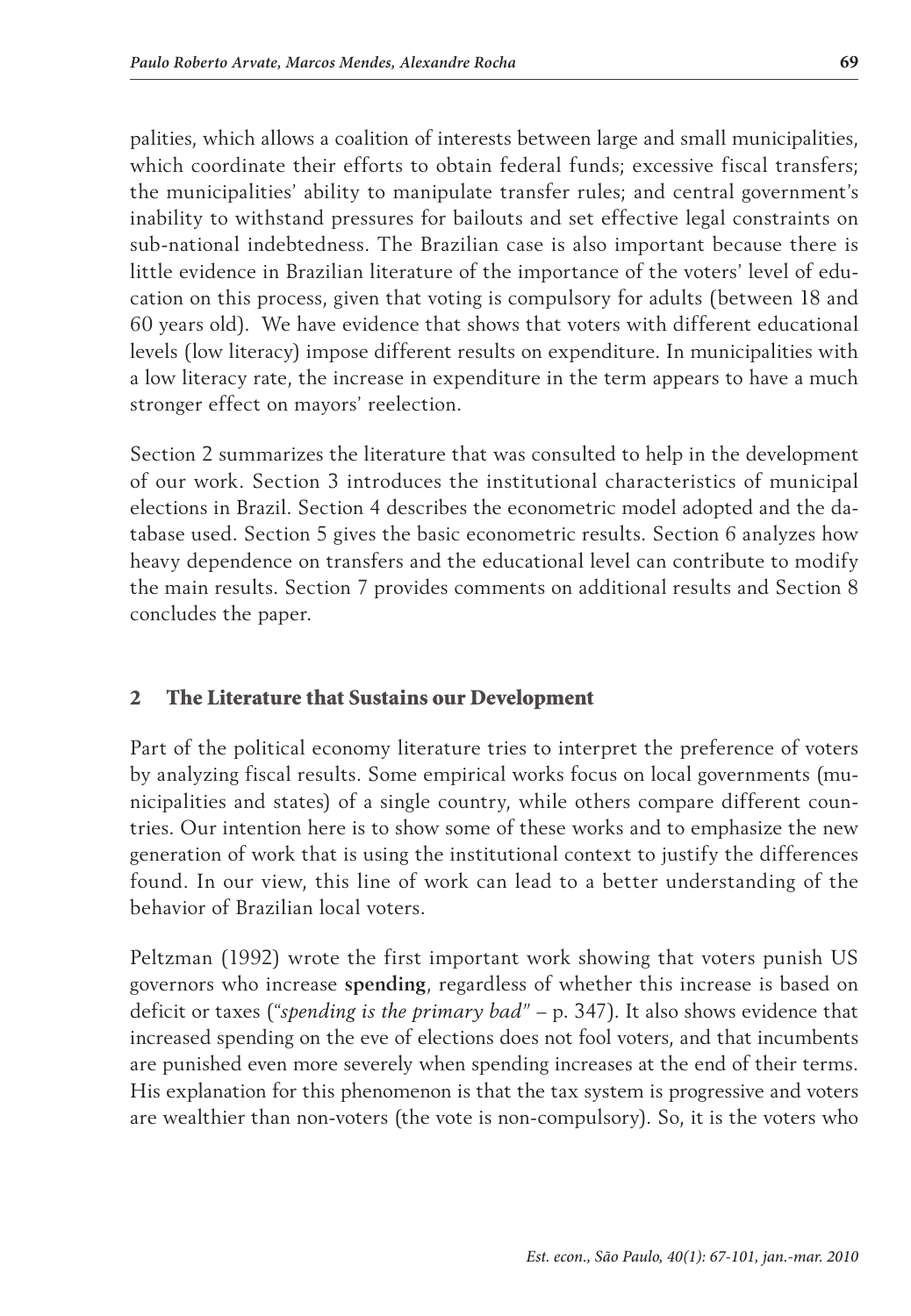foot the bill. He adds that **voters are well informed** about fiscal data and use this information when casting their ballots.<sup>2</sup>

Drazen and Eslava (*op. cit.*) argue that **well-informed** voters are not easily bought by increased spending and are averse to higher levels of **spending** and **deficit.** Their investigation concentrates on local governments in Colombia. They further argue that political manipulation takes the form of changes in the composition of government spending, by keeping total spending and the deficit constant. This is due to the fact that voters, albeit rational and *forward-looking*, lack **sufficient information** to determine whether the pre-vote spending composition choices that incumbents make are sincere or not; besides, incumbents have more information than voters themselves about the preferences of the majority of voters. These quantitative results indicate an increased probability of reelection when there is **increased** investment spending and a **reduced deficit**. Besides, there is no relation between probability of reelection and increased current spending.

By analyzing OECD countries, Alesina *et alli* (1998) also uphold the argument that voters are fiscal conservatives. Analyzing government replacement (cabinet dismissals in parliamentary regimes or non-reelection in presidential ones), their results

> offer no evidence that voters punish governments for reducing deficits. In the case of large adjustments, it seems that if a government relies mostly on spending cuts – and on cuts in government wages, in particular – it is less likely to fall (…) there is no evidence that fiscal profligacy is associated with longer survival in office. (p. 226 e 229).

On the other hand, there is some evidence that the incumbent can benefit from the electoral cycle by using fiscal instruments. Such is the case of the work of Nakaguma (*op. cit.*) relating to Brazil and Veiga and Veiga (2007) to Portugal. Nakaguma (*op. cit.*) studies the case of Brazilian state governments and shows that the electorate rewards opportunistic cycles in both revenue and expenditure.<sup>3</sup> Veiga and Veiga (*op. cit.*) present other robust evidence of opportunistic fiscal cycles when analyzing the case of Portuguese municipalities. They show that increases in investment expenditure and changes in the composition of spending in favor of highly visible items are associated with a higher percentage of votes for incumbent mayors seeking re-election.

<sup>2</sup> Note that US State Constitutions limit state indebtedness and that the public debt market severely punishes governments that are declared bankrupt. These institutional circumstances certainly help voters evaluate incumbents.

<sup>3</sup> He does not explore the institutional context to define voter preference.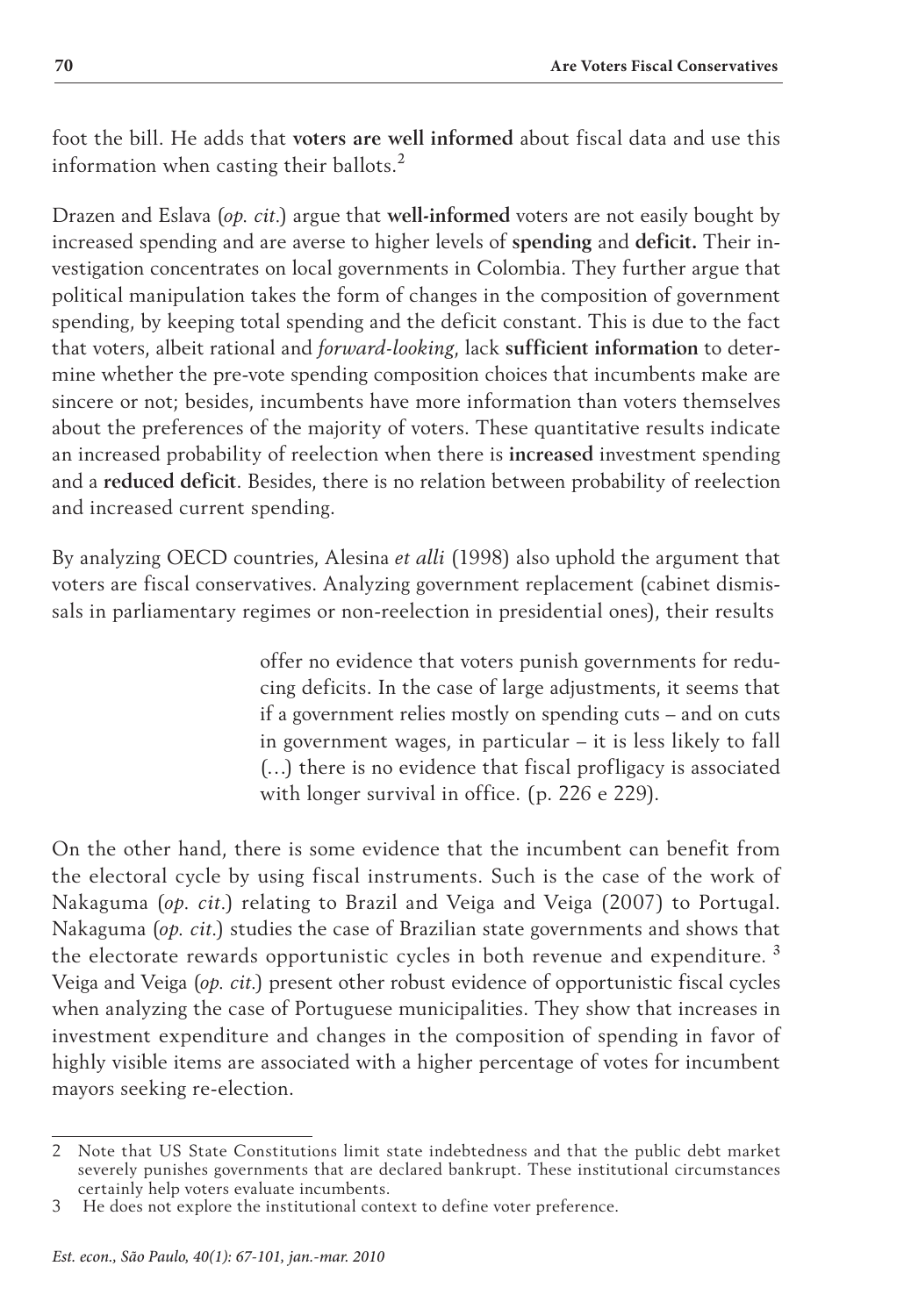There are authors who argue that the fiscal conservativism of voters depends on the institutional context in which the elections occur. The sets of constraints and incentives imposed on governments and voters appear to make a difference. Analyzing the case of local governments in Israel, Brender (*op. cit.*) suggests that in the 1989 and 1993 ballots fiscal performance had no bearing on the probability of reelection for mayor, but that the situation had shifted in 1998, when voters rewarded more conservative fiscal stances. He argues that this was the result of institutional evolution, such as: central government-mandated audits, detailed fiscal statements (improving voter information levels), increased circulation of local newspapers, more relevant information available to voters; and the imposition of a tighter budget constraint (an end to financial rescue operations and an adjustment program, with the last rescue operation, carried out in 1997-99, signaling a change in the rules of the game). Analyzing 1998 data only, Brender (*op. cit.*) further concludes that voters punish mayors who pay higher-than-average wages, as well as those showing feeble tax collection efforts. As far as concerns the composition of expenditure, he finds a result similar to Drazen and Eslava (*op. cit.*), revealing that voters reward a budget that is biased towards capital expenditure. Moreover, he shows that no differences in the probability of reelection are linked to the socio-economic level of the local community (which differs from the result we obtained for Brazil).

The institutional idea is reinforced by Akhmedov and Zhurasvskaya (2004). They show that Russia, an "immature democratic regime", has significant and robust opportunistic fiscal cycles. They argue that "Russian democracy is very young and many regions are notorious for governor´s control over mass media and large fraction of uninformed, naïve and myopic electorate (…) poor voters (…) are the primary target of the cycle [because they] have the worst possibilities for consumption smoothing. (…). Irrespective of the driving force of the cycle – asymmetric information or voter inexperience – it indicates the absence of checks and balances on politicians common in mature democracies (i.e., separation of powers, free media, active NGOs, etc.) that give voters fuller information and longer-term control over politicians." (*ibidem*, p. 3, 4 and 5)

Finally, Brender and Drazen (*op. cit.*) analyze a group of countries at different levels of development to show that voters in developed countries are fiscal conservatives, rewarding reduced deficit both throughout the term and in the pre-vote year. In less-developed countries, on the other hand, there is no statistically significant relationship between deficit and reelection; which does not allow us to reject the hypothesis that there is a preference for fiscal expansionism in such countries. When countries are divided into new and old democracies, the results show that voters in older democracies are fiscal conservatives, but no statistically significant correlation is found for young democracies. This is possibly an indication of a learning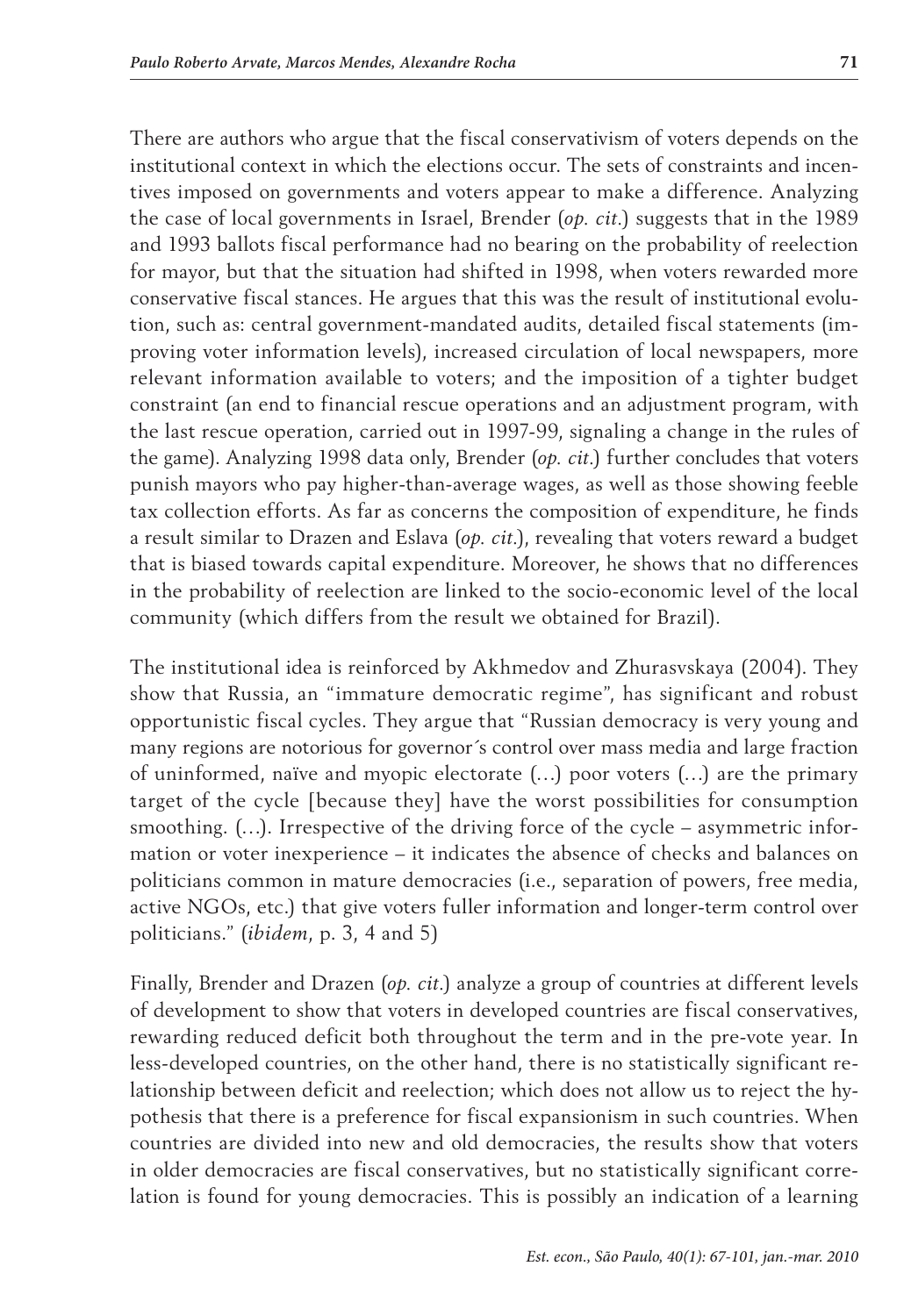process by voters, who, in the course of many administrations and elections, might understand the importance of long-term fiscal balance and become less susceptible to pre-vote maneuvers on the part of politicians.

# 3 Municipal Elections in Brazil: Institutional Characteristics

Brazil is a federation with three levels of government: Federal Government (Union), 26 state governments, 1 Federal District (national capital), and 5,506 municipalities in the year 2000 (by 2007, the number had risen to 5,562). The 1988 Federal Constitution guarantees municipalities their status as federation members (not subordinated, therefore, to the states or the Union), with local elections every four years for two branches (Executive and Legislative), local tax jurisdiction and constitutional entitlement to inter-governmental transfers.

Brazil provides an appropriate situation for the intended econometric study. Firstly, such a large number of municipalities supply a lot of information.<sup>4</sup> In addition, certain institutional characteristics make the study easier: municipal elections (for mayor and councilors) for four-year terms are held on the same day in every municipality. The timing of the election is therefore exogenous and does not depend on incumbent performance, unlike voting systems where elections can be convened at any time. The law prohibited reelection for executive positions until 1996 (president of the Republic, governors and mayors). A constitutional amendment was passed in June 1997<sup>5</sup> allowing an additional term for these positions.

As a result, every mayor elected in November 1996 was eligible to run for reelection in November 2000. It is important to point out that mayors already knew that they would be able to attempt reelection right from the very beginning of their terms, and could therefore design their administration strategies with this in mind.<sup>6</sup> Furthermore, the timing of Brazilian municipal elections is different from that of state and federal elections. The latter two are held simultaneously, two years into the intervening period between municipal elections. This means that mayors have the following choices available to them at the end of their terms:

1) Give up their political career;

2) Run for councilor (a municipal role of lesser importance);

<sup>4</sup> Brender (2003), for example, relied on little more than 100 observations to analyze the Israeli case, while we worked with 2,732 observations.

<sup>5</sup> Constitutional Amendment No. 16, dated June 5th, 1997.

<sup>6</sup> See Schlesinger (1966) on vertical or horizontal political career advancement.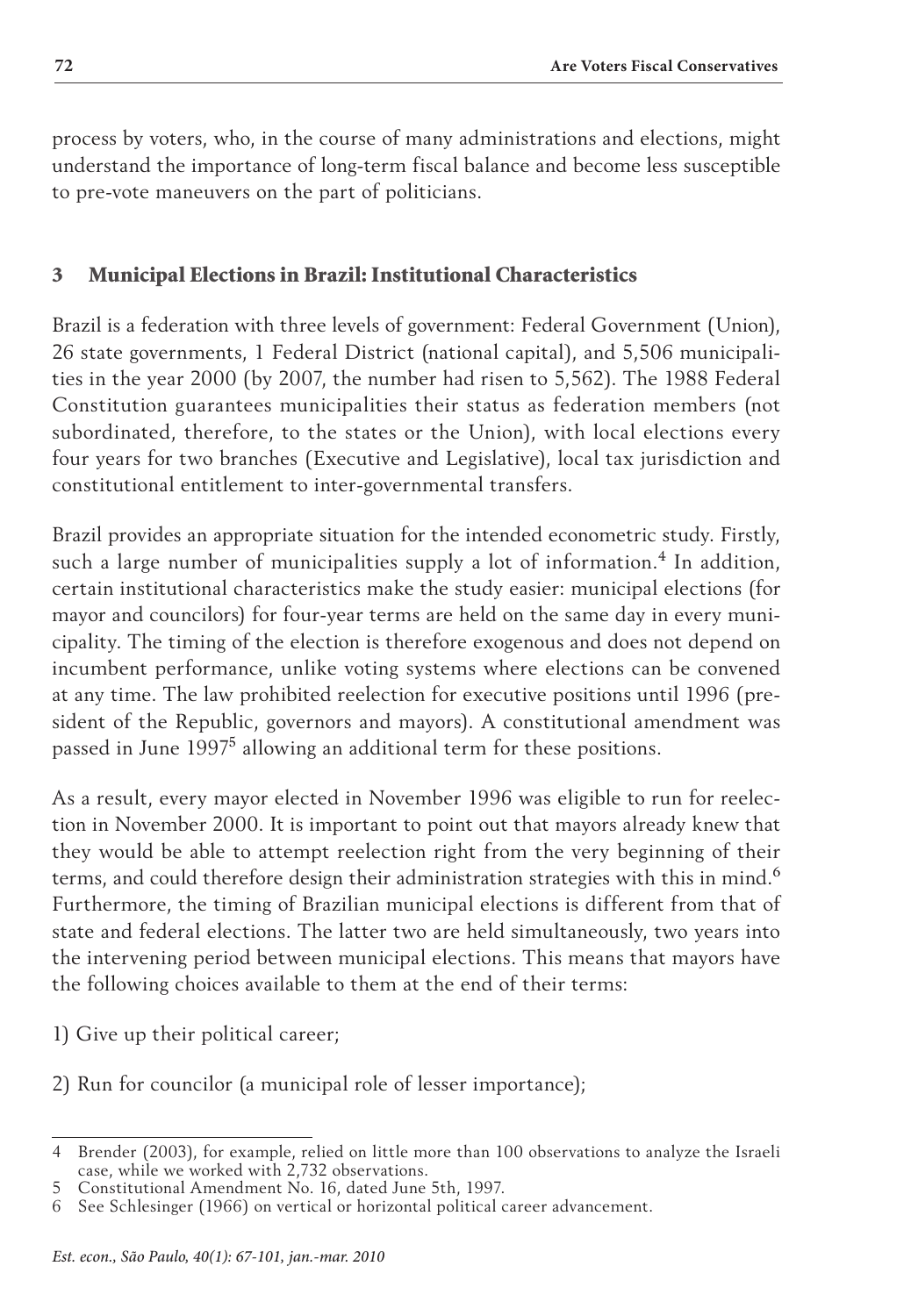- 3) Run for reelection;
- 4) Spend two years without a mandate while awaiting the opportunity to run for a different position at the state or federal level.

For the purposes of this article, choice #4 will be deemed subordinated to choice #3 and, therefore, disregarded. This is because incumbent mayors can run for a different office at any time. For a politician who is aiming to advance his or her career by attempting state or federal office, the best choice is to run for reelection as mayor (choice #3) and, two years later, use their status as mayor (media exposure, administrative accomplishments, public funds) to launch a more ambitious candidature with higher stakes involved. Spending two years in limbo to then return to the political scene in pursuit of a higher position is not common practice in Brazilian politics.

Choice  $#2$ , in turn, is practically equivalent to giving up the political career (choice #1), due to the great difference in status between the office of mayor and that of councilor. This choice, besides being statistically irrelevant (only 10 cases in a universe of over five thousand observations), indicates that the individual has a very poor chance of reelection and advancement as a politician.

Therefore, only choices  $\#1$  and  $\#3$  - whether to run for reelection or not - are relevant. Our hypothesis is that politicians wish to be reelected.

### 4 The Model and the Data

### *4.1 The Model*

The probability of success when searching for a second term may be modeled as a probit binary choice with selection of the type:

$$
REEL_i^* = \alpha' z_i + \eta_i \tag{1}
$$

$$
REEL_i = 1 \quad \text{if} \quad REEL_i^* > 0 \quad \text{or} \quad REEL_i = 0 \quad \text{if} \quad REEL_i^* \le 0
$$

The REEL<sup>\*</sup> variable shows the probability of mayor being reelected, considering all control terms contained in vector  $z_i$ ; where i is the observation unit (i.e., the municipality and its mayor). Nevertheless, the value of REEL\* is not observed. One can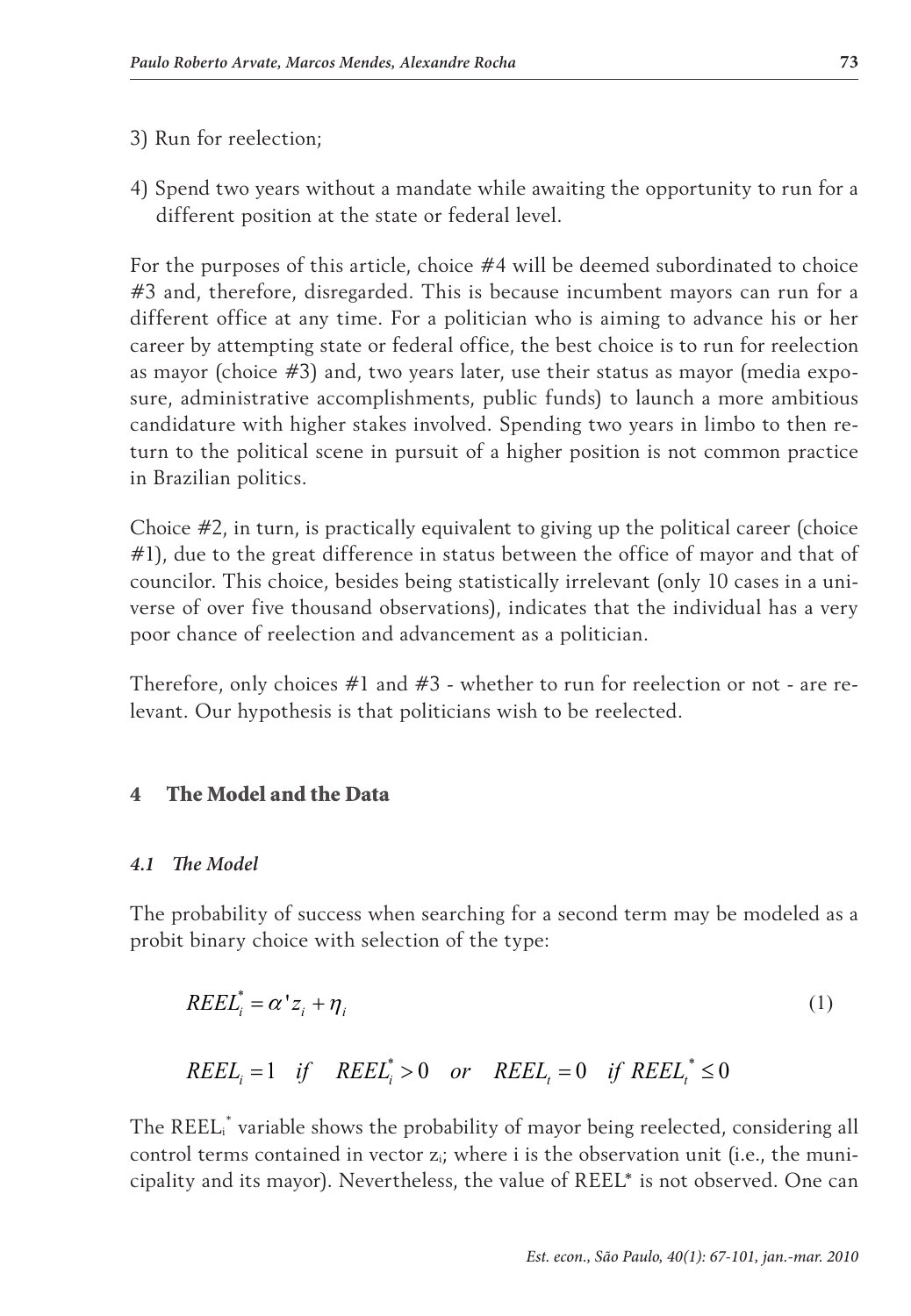only observe whether the mayor is reelected or not. It obliges us to work with the binary variable REELi, which indicates whether the mayor was reelected (REELi =1) or not (REEL<sub>i</sub> =0). Assuming that  $\eta_i$  has a standard normal distribution, with mean 0 and variance 1, the probability of the mayor being reelected is given by the normal accumulated density function £(.).

Given that Mainwaring (1999) considers parties to be weak, with poor partisan discipline (politicians can freely switch parties in the course of their terms, and often do), and there are no clear ideological distinctions between them, we do not consider the reelection of parties. As there is information available on the permanence of individuals in power, we will work with this more accurate concept.

Despite the countless benefits of working with individuals in a personal voting system with weak party discipline, $^7$  a constraint arises: the effects of reelection cannot be analyzed in the long run by means of panel analysis. Because the law only allows reelection once for each mayor, we were unable to build a panel to observe the ballot performance of a given politician over several elections: each politician will be present, at most, in two successive elections for mayor, which generates a single reelection observation. As a result, we can only perform a cross-section analysis, which subjects the results to the political and economic circumstances in force at the time of the cross-section observation ("time effect"). We could also not isolate the "fixed effect" of municipalities, using a fixed effect panel data model. Having only a cross-section database we use a large set of control variables to isolate the specific features of municipalities and the personal traits of mayors from the analysis.

In order to define the main fiscal variables, we followed the pattern suggested by Brender and Drazen (*op. cit*.), defining fiscal expansion or contraction by comparing the average of the variable in the second half of the term with its average during the first half. Given that mayors are elected for four-year terms, the average of the last two years is compared with the average of the first two. To check results for robustness, we used alternative definitions.

The set of control variables comprises the geographical, social and economic features of municipalities and the personal features of mayors. The idea is to control for the many specific characteristics (for instance, the level of economic and social development) that may influence voter behavior and the electoral result. Following Brender (*op. cit.*), Drazen and Eslava (*op. cit.*), Brender and Drazen (*op. cit.*), and Veiga and Veiga (*op. cit.*), we control the percentage of votes the mayor obtained in his or her former election (Votes<sub>96</sub>) as a means of controlling for popularity, perso-

<sup>7</sup> See Brazil's classification in Carey and Shugart (1995).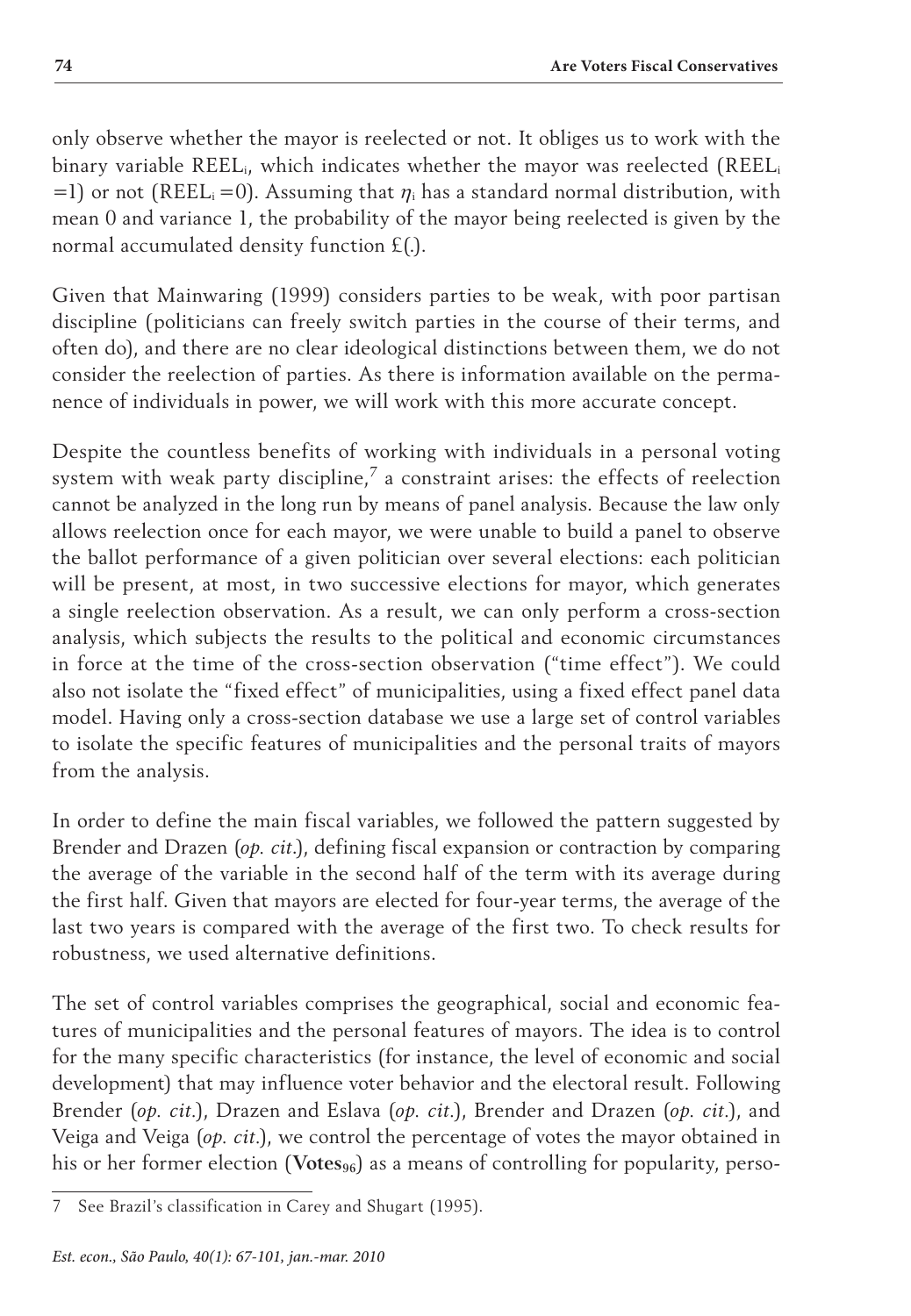nal characteristics or "political capital". Other control variables are the geographic area of each municipality (variable **Area**), number of inhabitants in 2000 (variable **Population**<sub>00</sub>), population growth in the period between the 1991 and the 2000 census (variable **Population Growth**<sub>0091</sub>), a dummy variable with a value equal to 1 for municipalities that belong to a metropolitan region and zero otherwise (variable **Metropolitan Region**), dummy variables (each region has a dummy with a value equal to 1 and zero, otherwise) for four Brazilian regions: **North, Northeast, Midwest, and South**; a dummy variable with its value equal to 1 for municipalities that are state capitals and zero otherwise (variable **State Capital**), percentage of the population that lives in urban areas of the municipality (variable **Urban Population**), the municipal population as a percentage of the total state population (variable **% of State Population**) and a dummy variable with its value equal to 1 if the 2000 election is the first election in a recently created municipality and zero otherwise (variable **New Municipality**).

It is worthwhile explaining the importance of the variable **New Municipality**. Municipalities are able to manipulate fund distribution criteria in such a manner as to secure additional resources from the two main sources of transfer revenues. This is done by creating new municipalities from the subdivision of existing ones. According to IBGE data, 50 percent of the country's municipalities have fewer than 10 thousand inhabitants. This is not an exogenous factor arising simply from socioeconomic and geographic conditions. The 1988 Constitution established sharing criteria for the Municipal Participation Fund (the main source of federal transfers) that are strongly biased in favor of municipalities with up to 10,163 inhabitants. As a result, a wave of municipalities was created. Larger municipalities began to subdivide in an effort to secure additional federal funds. In 1980 Brazil had 3,991 municipalities. The number rose to 4,974 in 1993 and 5,567 in 2004.<sup>8</sup> Countless municipalities were created simply to receive transfers without having the minimum traits of local identity, community structure or the potential for fiscal selfsustainability that might characterize such places as independent towns.

The second largest item of transfers to municipalities also induces municipality multiplication, but for different reasons. The transfer of 25% of the states' VAT (*ICMS*) to municipalities is divided according to the destination principle: transfers are made to the municipality where the state-tax was collected. Given that *ICMS*  is partly collected at source, the state government generates high revenues from this tax in municipalities that are home to large commercial or industrial establishments. As a result, such municipalities are entitled to hefty transfers. This has

<sup>8</sup> Instituto Brasileiro de Geografia e Estatística [Brazilian Institute of Geography and Statistics] (IBGE). For a detailed analysis of the municipality creation process, see Shikida (1998)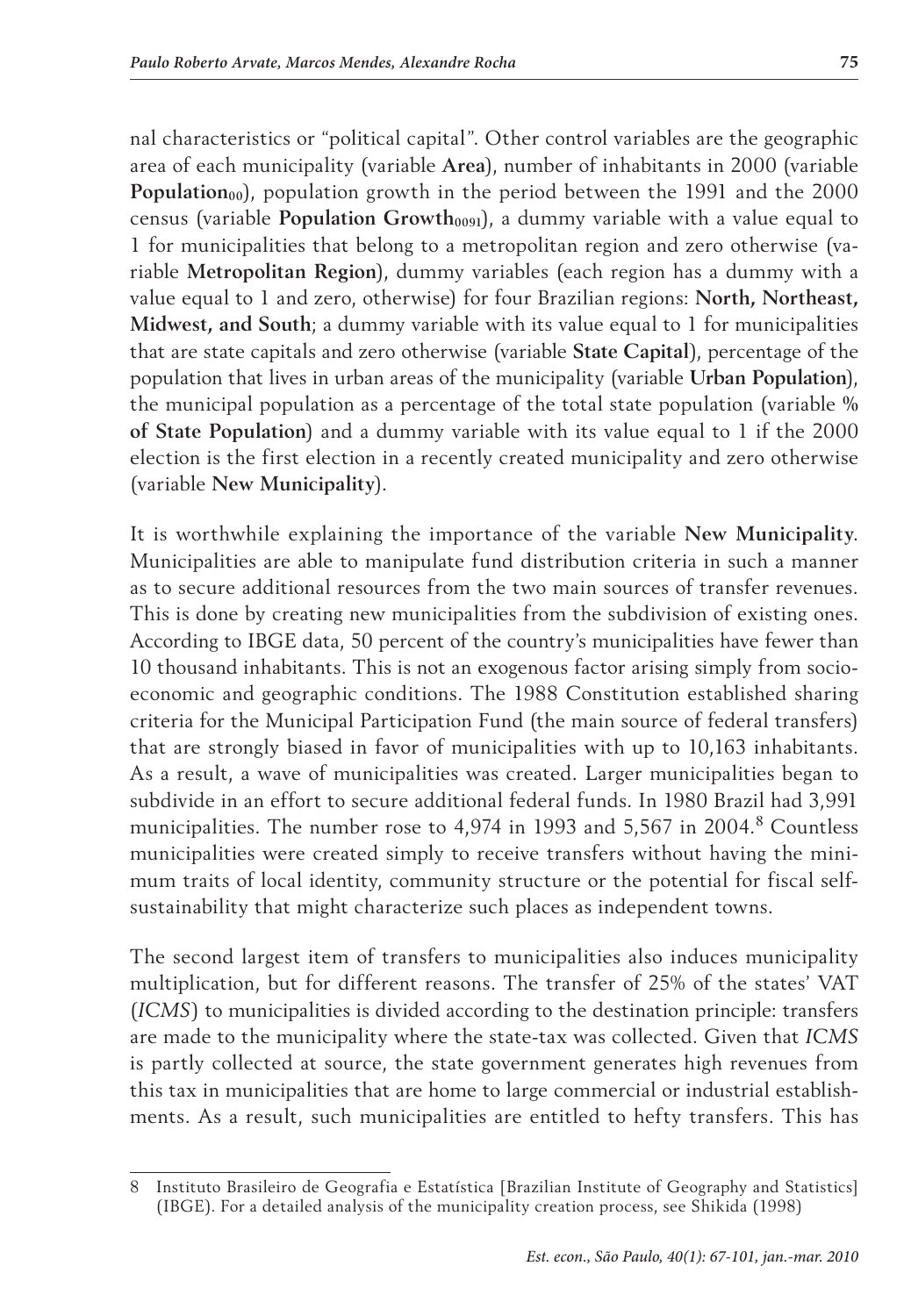encouraged industrial districts to seek emancipation, thus becoming autonomous municipalities in order to internalize such transfers.

Considering that Heckman (1979) argues that the choice of running for reelection should not be exogenous but determined by pre-established conditions and that if this rule is ignored, individuals with these conditions are compared to individuals without them, we decided to control the possibility of selection. Heckman (ibidem) developed a methodology for dealing with this. Our target is to adapt this model before (equation [1]) by considering that the pre-established condition which individuals share for running for reelection is their age. This aspect is even included in our controls, where we have included a dummy for individuals over 70 (*variable elderly*), because they are less capable of running for reelection (candidate) than younger individuals:

$$
CAND_i^* = \beta^* x_i + \varepsilon_i
$$
 [2]

$$
CAND_i = 1 \text{ if } CAND_i^* > 0 \quad \text{or} \quad CAND_t = 0 \quad \text{if } CAND_t^* \le 0
$$

The *CANDi\** variable shows the mayor's probability of being a candidate in terms of the control and explanatory variables, all of them contained in vector *xi*, where *i* is the observation unit (i.e., the municipality and its mayor). Nevertheless, the value of *CAND\** is not observed. We can only observe if the mayor has decided to be a candidate or not. It obliges us to work with the binary variable *CANDi*, which indicates whether the mayor was a candidate *(CANDi=*1*)* or not *(CANDi=0)*. Assuming that  $\varepsilon_i$  has a standard normal distribution, with mean 0 and variance 1, the probability of the mayor being a candidate is given by the normal accumulated density function Φ(.).

One can only estimate the reelection equation (i.e., equation [1]) in those cases in which the mayor was a candidate  $(CAND_i = 1)$ . In this subset of mayor-candidates, it is assumed that  $\eta_i$  and  $\varepsilon_i$  have normal bivariate distribution with mean 0 and variance 1, with a correlation ρ among the errors of the two equations:

 $[\eta i, \varepsilon i] \sim N2$   $[0, 0, 1, 1, p\eta \varepsilon]$ 

It is expected that  $\rho$ >0, in other words, the same variables considered in the model that increase (decrease) candidature probability would also increase (decrease) reelection chances. If  $\rho=0$  then there is no selection bias and the reelection and candidature equations are independent, making estimation of the selection model unnecessary. In this case, it would be possible to estimate only the reelection equation (i.e., a simple Probit model).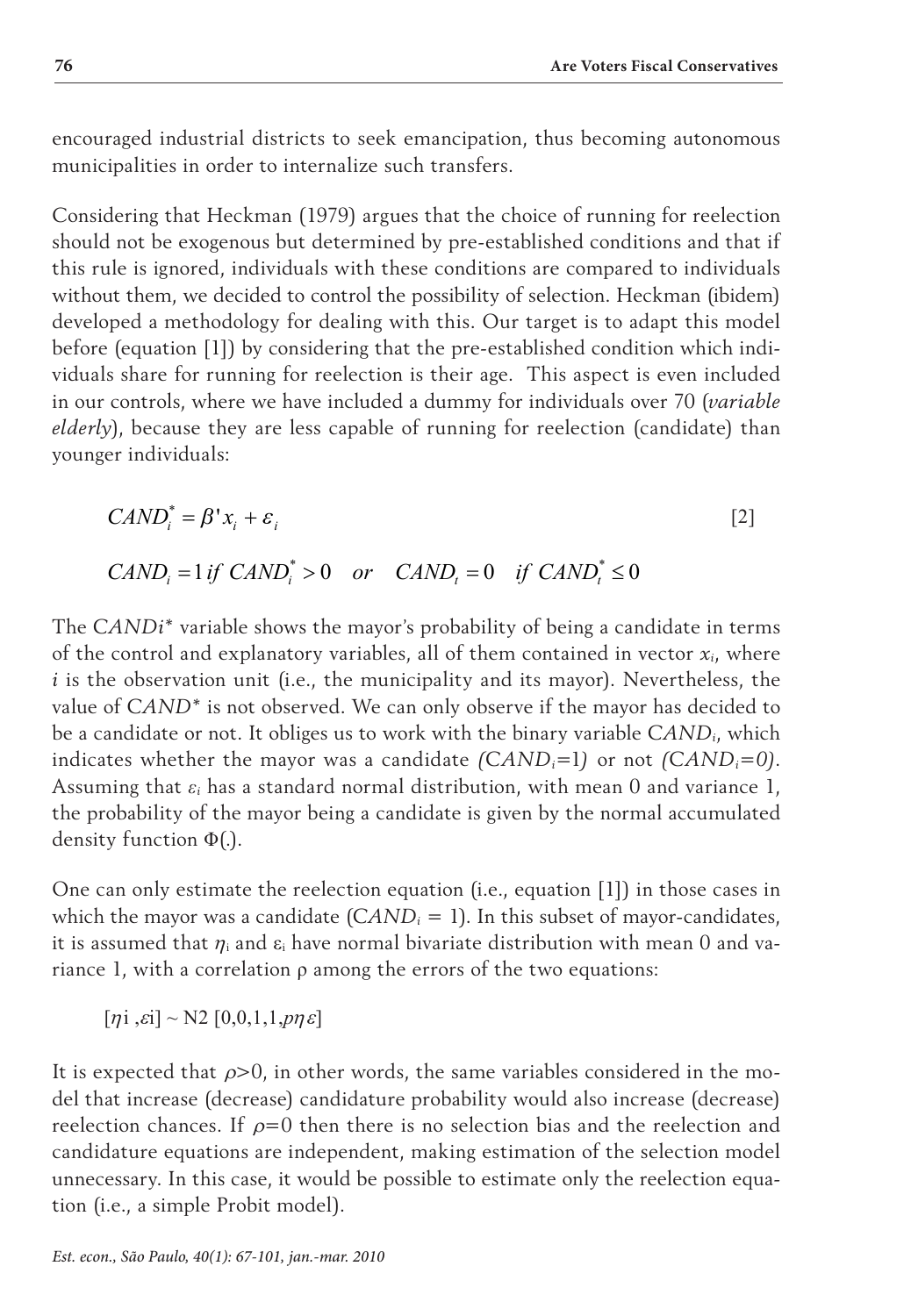#### *4.2 Data*

In accordance with data from the *Tribunal Superior Eleitoral* [Superior Electoral Court] (TSE), 43% of the sampled mayors were reelected. Of the 57% that did not achieve reelection, 30% ran, and 27% did not. Data on the ballot, fiscal policy, socio-economic features and the mayor's personal characteristics were not always available for all municipalities, which reduced our sample. In addition, three mayors ran for state or federal-level offices in 1998 and stayed out of the 2000 race; and 21 mayors died in the course of their first mandate. This left us with 2,732 municipalities, or 49.6% of the 5,506 municipalities that existed in Brazil in 2000.

This raises the possibility of sampling bias, given that data unavailability may be caused by a specific type of municipality, such as, for example, those in less developed areas, those with limited administrative capabilities, etc., and those where voter preferences also differ from the average. To assess this possibility, Table 1 provides average figures for some of the municipal characteristics available for all 5,506 municipalities and compares them with the averages obtained from the sample.

|                                                 | Universe | Sample |
|-------------------------------------------------|----------|--------|
| State capital                                   | 0.47%    | 0.51%  |
| North Region                                    | 8.2%     | 3.5%   |
| Northeast Region                                | 32.5%    | 20.8%  |
| Center-West Region                              | 8.1%     | 8.7%   |
| South Region                                    | 21.0%    | 30.7%  |
| Southeast Region                                | 30.3%    | 36.3%  |
| Life expectancy at birth (years)                | 67.7     | 69.1   |
| Adult literacy rate (%)                         | 78.2%    | 81.6%  |
| Gross school attendance rate (%)                | 78.0%    | 78.0%  |
| Per capita income (2000 R\$)                    | 171      | 194    |
| Longevity index (IDHM-L)                        | 0.712    | 0.735  |
| Education index (IDHM-E)                        | 0.781    | 0.804  |
| Income index (IDHM-R)                           | 0.604    | 0.631  |
| Municipal Human Development Index (IDH-M)       | 0.699    | 0.723  |
| Population, 2000                                | 30,466   | 32,643 |
| Percentage of population residing in urban area | 59%      | 60%    |

#### **Table 1 – Characteristics of Brazilian Municipalities: universe vs. sample (averages)**

Source: UNDP.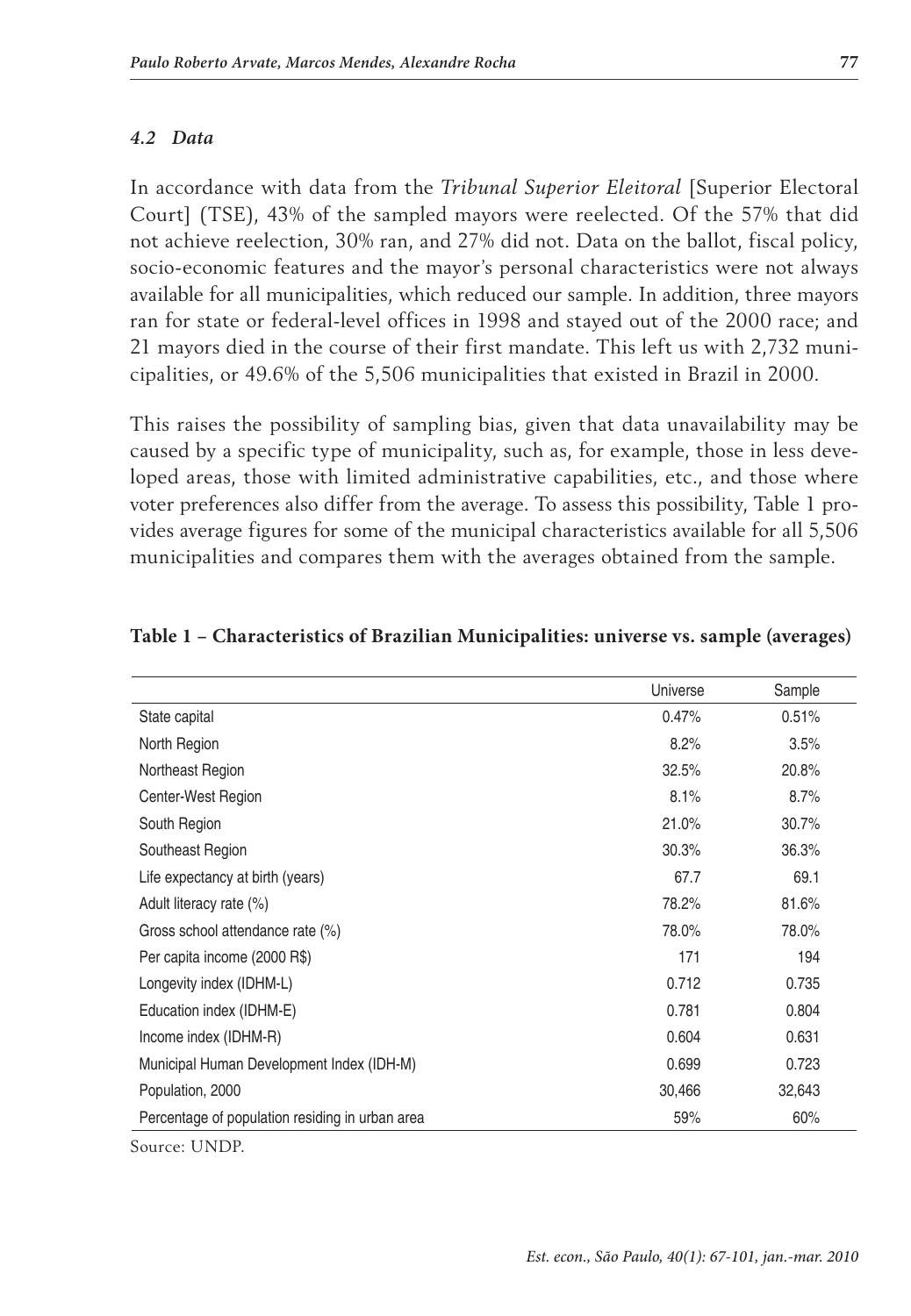Note that municipalities in the Northern and Northeastern regions, the country's poorest and least developed, are under-represented in the sample. On the other hand, municipalities in the more developed areas (South and Southeast) are over-represented. This is reflected in the other statistics: the sample's Human Development Index is higher than that of the universe, as is also the case with income, schooling, life expectancy and education indicators. The sample's average population is also a little higher than that of the universe.

The bias in the estimated coefficients, which may be a result of this sampling bias, does not invalidate the results discussed here. Quite the opposite; it is an indication of robustness, because, as we shall see further on, municipalities in the North and Northeast, as well as those with lower schooling are those where voters are most likely to support expenditure expansionism. Therefore, if we obtain evidence that the sampled voters support expenditure increases, the same goes for the whole electorate. Appendix I provides a detailed description of the main fiscal variables, control variables, their sources and the descriptive statistics.

# 5 Estimations and Basic Results

Table 2 shows our basic results. We show the technique used to estimate in the first line of each column. The six first columns are procedures for finding better estimates, considering the federalism model that exists in Brazil and the result of the log-likelihood statistics.

Considering that there is the possibility of pre-established conditions to someone being a candidate, the last column shows the selection estimate (following the equation [2]) and the Probit-Heckman-VII column shows the Probit result with selection bias corrected. The first line of these two columns also shows the general estimated probability. The values in brackets are the t statistic for the significance test. All of the estimates are based on robust tests (standard deviation with Huber/ White/Sandwich heteroscedasticity correction). Given the large number of variables, we use a darker background to emphasize variables that are significant at least at the 10% confidence level.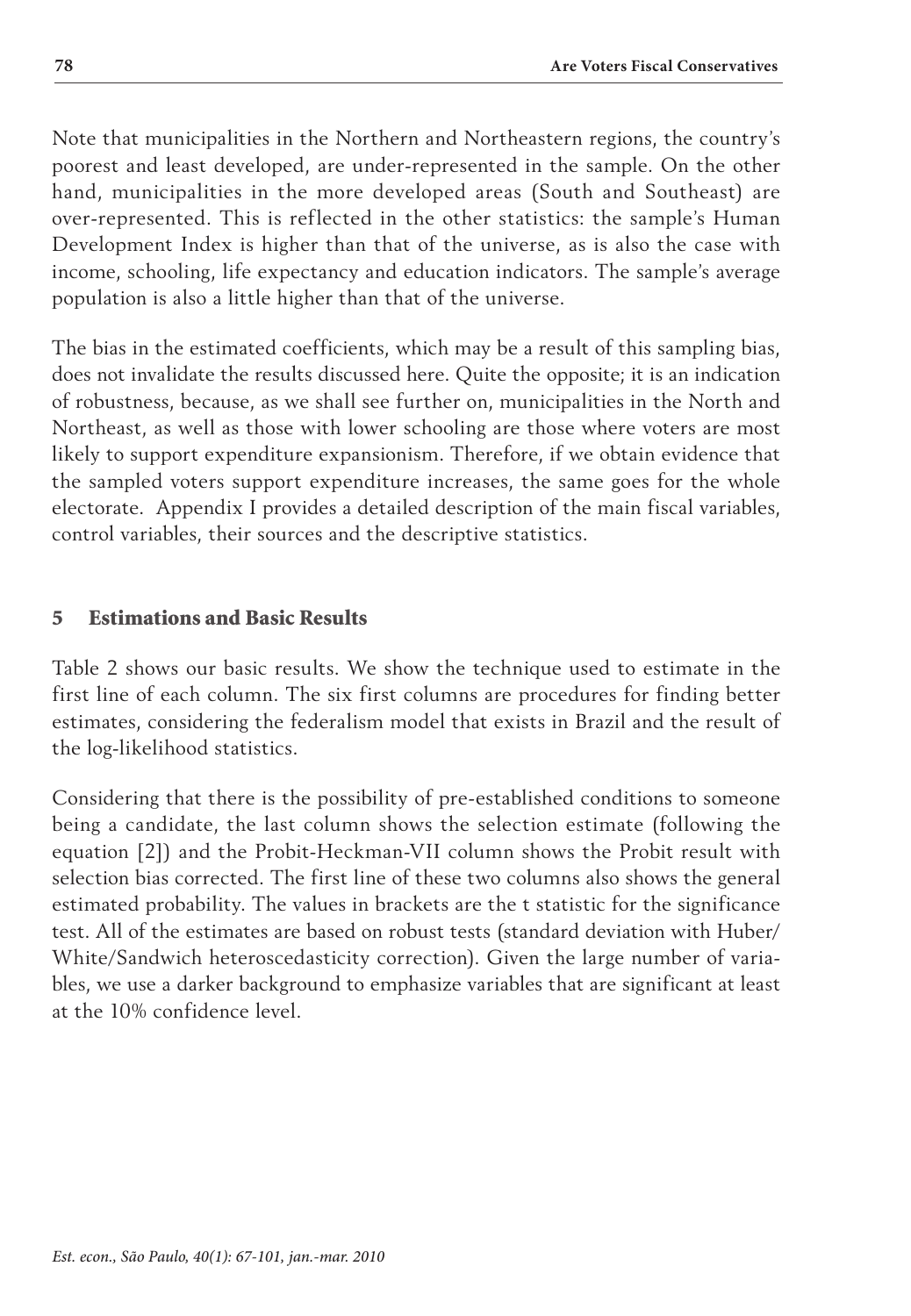| Independent<br>Variables                     | Probit-I                | Probit-II               | Probit-III           | Probit-IV            | Probit-V                | Probit-VI            | Probit-<br>Heckman-<br>VII<br>$(P=0.67)$ | Candidate-<br>Selection-<br>VIII<br>$(P=0.74)$ |
|----------------------------------------------|-------------------------|-------------------------|----------------------|----------------------|-------------------------|----------------------|------------------------------------------|------------------------------------------------|
| <b>Current Fiscal</b><br>Result (%change)    | 0.0006<br>(1.03)        | 0.0006<br>(0.91)        |                      |                      |                         |                      |                                          |                                                |
| <b>Tax Revenue</b><br>(%change)              |                         |                         | 0.003<br>(1.58)      | 0.003<br>(1.55)      | 0.005<br>(0.77)         | $0.002***$<br>(1.60) | 0.002<br>(0.80)                          | 0.002<br>(1.27)                                |
| <b>Current Expenditure</b><br>(%change)      |                         |                         | $0.41*$<br>(6.07)    | $0.39*$<br>(4.61)    |                         | $0.41*$<br>(6.07)    | $0.19***$<br>(1.91)                      | $0.34*$<br>(5.57)                              |
| <b>Current Transfers</b><br>(% change)       |                         |                         |                      | 0.03<br>(0.47)       | $0.26*$<br>(4.34)       |                      |                                          |                                                |
| Debt(difference<br>in % of Total<br>Revenue) | $-0.122**$<br>$(-2.19)$ | $-0.06$<br>$(-1.21)$    | $-0.03$<br>$(-0.66)$ | $-0.03$<br>$(-0.63)$ | $-0.03$<br>$(-0.70)$    | $-0.04$<br>$(-0.79)$ | $-0.15**$<br>$(-2.40)$                   | $0.09***$<br>(1.95)                            |
| Debt98(% of Total<br>Revenue)                | $-0.200*$<br>$(-4.40)$  | $-0.08***$<br>$(-1.77)$ | $-0.03$<br>$(-0.81)$ | $-0.03$<br>$(-0.83)$ | $-0.07$<br>$(-1.54)$    | $-0.04$<br>$(-0.97)$ | $-0.14*$<br>$(-2.86)$                    | $0.08**$<br>(2.26)                             |
| <b>Bailout</b>                               |                         |                         |                      |                      |                         | 0.05<br>(1.03)       | 0.08<br>(1.56)                           | $-0.05$<br>$(-1.02)$                           |
| Votes96                                      |                         | $0.006*$<br>(5.93)      | $0.006*$<br>(5.91)   | $0.006*$<br>(5.92)   | $0.006*$<br>(5.99)      | $0.006*$<br>(5.91)   | $0.01*$<br>(6.94)                        | $-0.002**$<br>$(-2.74)$                        |
| Literacy (adults)                            |                         | $-0.34**$<br>$(-2.07)$  | $-0.21$<br>$(-1.28)$ | $-0.21$<br>$(-1.28)$ | $-0.29***$<br>$(-1.71)$ | $-0.23$<br>$(-1.35)$ | $-0.01$<br>$(-0.08)$                     | $-0.27**$<br>$(-1.75)$                         |
| New Municipality                             |                         | $0.23*$<br>(6.15)       | $0.18*$<br>(4.68)    | $0.18*$<br>(4.69)    | $0.22*$<br>(5.69)       | $0.18*$<br>(4.65)    | $0.07***$<br>(1.63)                      | $0.14*$<br>(5.32)                              |
| Area (km2)                                   |                         | 3.27e-06<br>(0.62)      | 4.18e-07<br>(0.08)   | 4.40e-07<br>(0.08)   | 2.31e-06<br>(0.44)      | 1.16e-07<br>(0.02)   | 2.93e-07<br>(0.05)                       | $-1.19e-6$<br>$(-0.27)$                        |
| Population00                                 |                         | 1.57e-08<br>(0.28)      | 6.76e-09<br>(0.12)   | 5.81e-09<br>(0.11)   | 4.89e-09<br>(0.09)      | 1.18e-09<br>(0.02)   | 5.05e-07**<br>(2.21)                     | $-3.04e-08$<br>$(-0.71)$                       |
| Population<br>Growth0091                     |                         | $0.99***$<br>(1.71)     | 0.28<br>(0.45)       | 0.24<br>(0.39)       | 0.43<br>(0.72)          | 0.29<br>(0.46)       | $-0.02$<br>$(-0.03)$                     | $0.83***$<br>(1.61)                            |
| % of State<br>Population                     |                         | $-0.15$<br>$(-0.27)$    | $-0.06$<br>$(-0.12)$ | $-0.08$<br>$(-0.14)$ | $-0.19$<br>$(-0.35)$    | $-0.07$<br>$(-0.13)$ | $-0.54$<br>$(-0.91)$                     | $-0.08$<br>$(-0.18)$                           |
| Urban Population<br>(%)                      |                         | 0.07<br>(1.41)          | $0.08***$<br>(1.63)  | $0.08***$<br>(1.61)  | 0.07<br>(1.40)          | 0.08<br>(1.56)       | $-0.11***$<br>$(-1.83)$                  | $0.20*$<br>(4.26)                              |
| Metropolitan Region                          |                         | $0.07**$<br>(2.05)      | $0.07**$<br>(2.00)   | $0.08**$<br>(1.98)   | $0.06***$<br>(1.89)     | $0.07**$<br>(1.96)   | 0.05<br>(1.33)                           | 0.01<br>(0.47)                                 |

## **Table 2 – Probability of mayor's reelection (2000)**

(continue)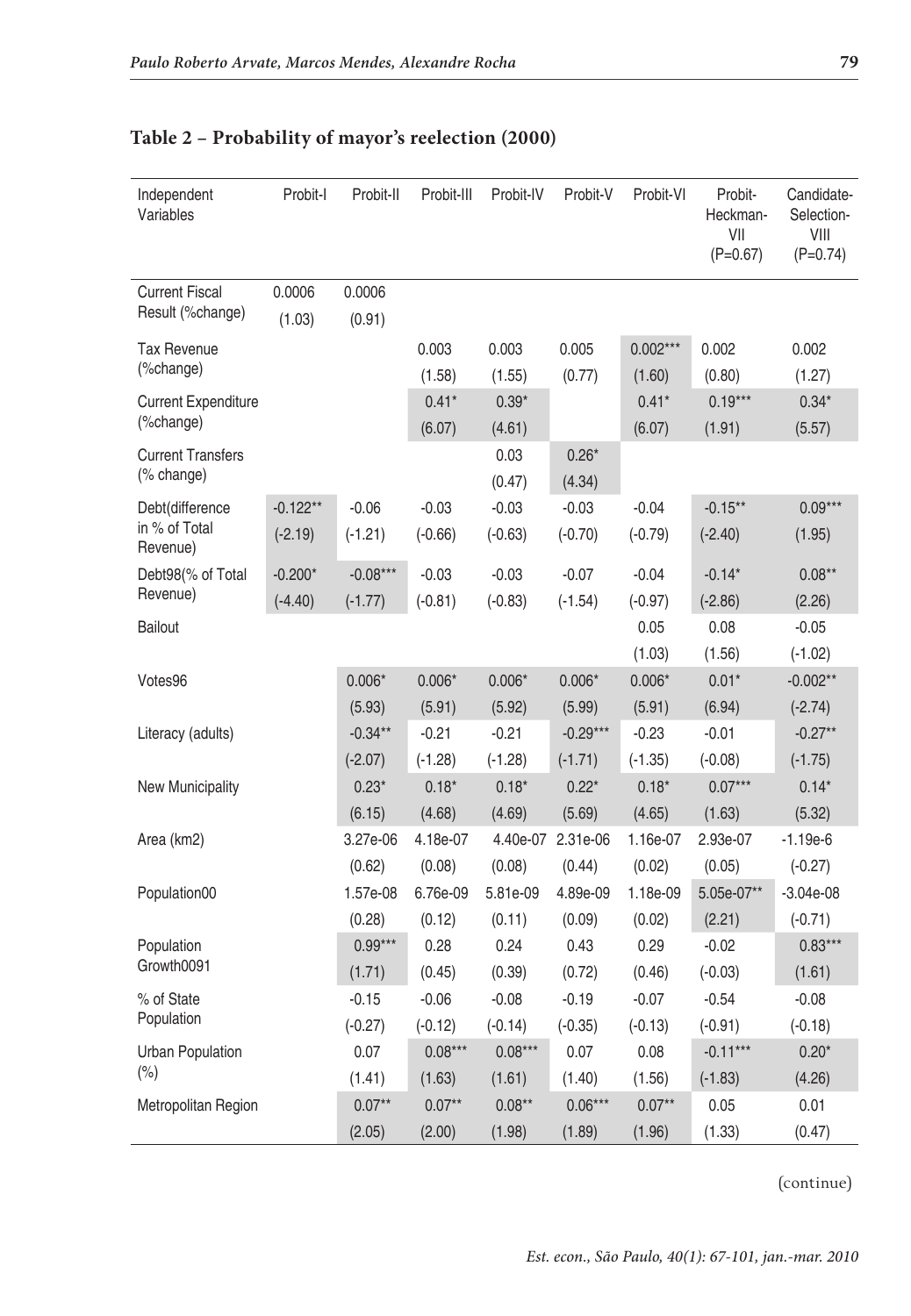| Independent<br>Variables            | Probit-I  | Probit-II  | Probit-III | Probit-IV  | Probit-V   | Probit-VI  | Probit-<br>Heckman-<br>VII<br>$(P=0.67)$ | Candidate-<br>Selection-<br>VIII<br>$(P=0.74)$ |
|-------------------------------------|-----------|------------|------------|------------|------------|------------|------------------------------------------|------------------------------------------------|
| <b>State Capital</b>                |           | 0.15       | 0.187      | 0.19       | 0.22       | 0.18       | $-0.09$                                  | $-0.006$                                       |
|                                     |           | (0.74)     | (0.89)     | (0.92)     | (1.10)     | (0.90)     | $(-0.29)$                                | $(-0.04)$                                      |
| North                               |           | 0.01       | 0.02       | 0.19       | $-0.01$    | 0.02       | 0.01                                     | 0.003                                          |
|                                     |           | (0.24)     | (0.37)     | (0.35)     | $(-0.16)$  | (0.40)     | (0.31)                                   | (0.07)                                         |
| Northeast                           |           | $0.15*$    | $0.14*$    | $0.14*$    | $0.13*$    | $0.14*$    | $0.14*$                                  | 0.009                                          |
|                                     |           | (3.80)     | (3.56)     | (3.50)     | (3.33)     | (3.54)     | (3.28)                                   | (0.24)                                         |
| Midwest                             |           | $-0.08**$  | $-0.08**$  | 0.03       | $-0.07**$  | $-0.08**$  | 0.05                                     | $-0.18*$                                       |
|                                     |           | $(-2.08)$  | $(-2.19)$  | 0.03)      | $(-2.02)$  | $(-2.16)$  | (1.14)                                   | $(-4.74)$                                      |
| South                               |           | 0.02       | 0.04       | 0.04       | 0.03       | $0.04***$  | $0.07**$                                 | $-0.01$                                        |
|                                     |           | (0.94)     | (1.58)     | (1.58)     | (1.29)     | (1.64)     | (2.49)                                   | $(-0.55)$                                      |
| Elderly                             |           |            |            |            |            |            |                                          | $-0.37*$                                       |
|                                     |           |            |            |            |            |            |                                          | $(-6.31)$                                      |
| <b>Observations</b>                 | 2732      | 2732       | 2732       | 2732       | 2732       | 2732       | 2732                                     |                                                |
| Censored Observa-<br>tion           |           |            |            |            |            |            | 740                                      |                                                |
| <b>Uncensored Obser-</b><br>vations |           |            |            |            |            |            | 1992                                     |                                                |
| Log-likelihood                      | $-1850.6$ | $-1759.11$ | $-1737.79$ | $-1737.68$ | $-1749.04$ | $-1737.06$ | $-2720.06$                               |                                                |
| Rho                                 |           |            |            |            |            |            | $-0.49$                                  |                                                |
| Prob. Indep of<br>Equations         |           |            |            |            |            |            | 0.24                                     |                                                |
| Pseudo R2                           | 0.007     | 0.05       | 0.06       | 0.06       | 0.06       | 0.06       |                                          |                                                |
| Observed P                          | 0.426     | 0.426      | 0.426      | 0.426      | 0.426      | 0.426      |                                          |                                                |
| <b>Predicted P</b>                  | 0.426     | 0.424      | 0.424      | 0.424      | 0.424      | 0.424      |                                          |                                                |

(continuation)

Notes: \*\*\* 10%, \*\*5%, \*1%. For each independent variable we report (dF/dx), i.e., the marginal change in the probability of success for the average values of the other independent variables. In parentheses, we report the t-statistics based on robust, heteroscedastic-consistent standard errors (Huber/White/Sandwich).

In the Probit-I column we included three fiscal variables: the change in current surplus [Current Fiscal Result (%change)], the change in the debt/revenue ratio over the term [Debt (difference in % of Total Revenue)], and the debt/revenue ratio at the beginning of the term  $[Debt_{98}]$  (% of Total Revenue)]. The first results seem contradictory: while the impact of the current surplus is non-significant, the increase in indebtedness over the term and high debt at the beginning of the term seem to work against reelection (which could be interpreted as a sign of voters' fiscal con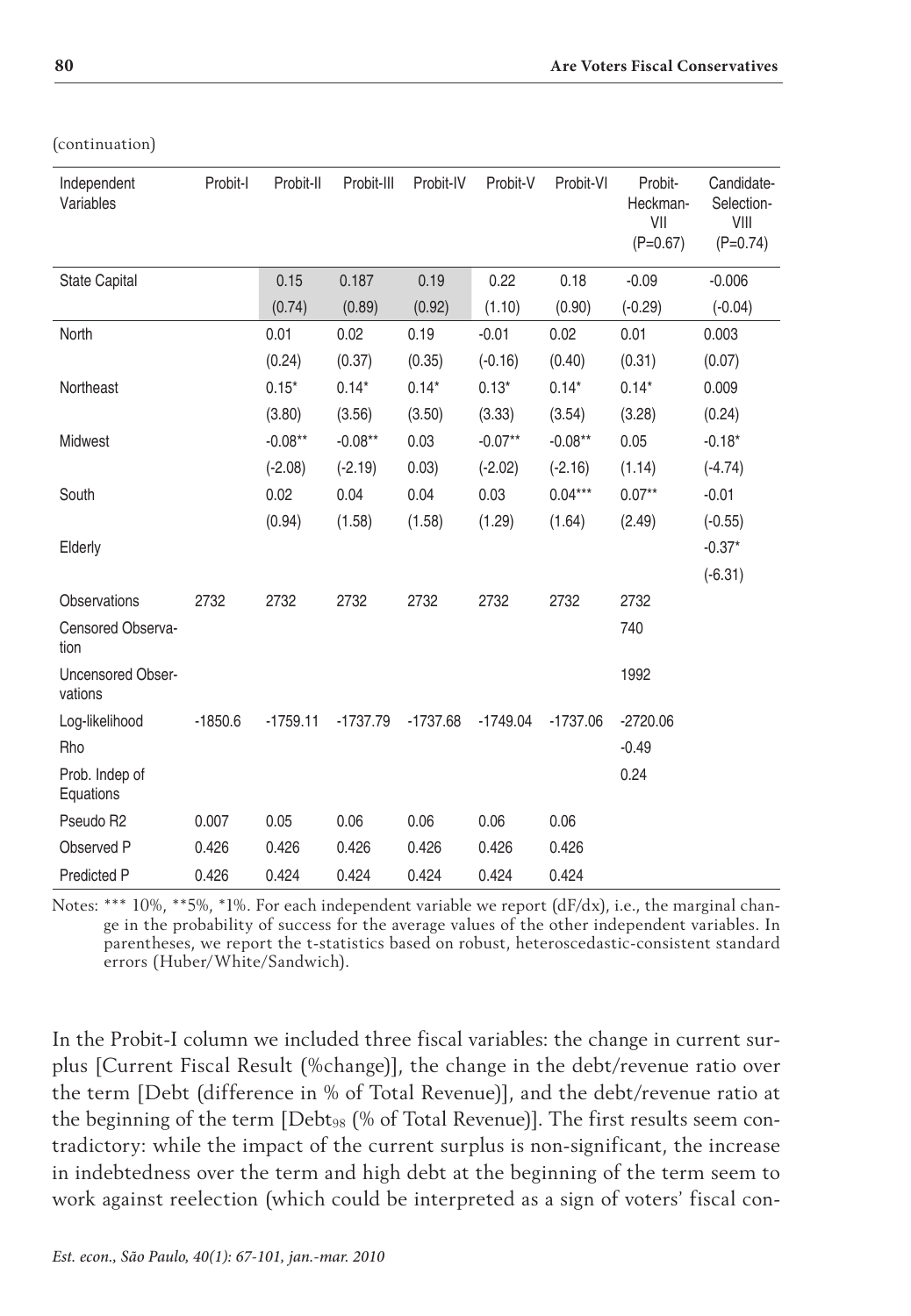servativeness). Taking some alternative fiscal variables, we can see that if we use the Current Fiscal Result (difference) in place of the Current Fiscal Result (%change) there is no change in the qualitative results (non-reported results). However, when we use Debt (% change) in place of Debt (difference in % of Total Revenue), the coefficient for the variation in the debt/revenue ratio changes its sign: now it gives a positive sign, with 7% significance (non-reported result).

The inclusion of control variables in the Probit-II column changes the picture and generates results that are robust to changes in variable definitions. The marked reduction in the log-likelihood statistic and the increase of pseudo -  $\mathbb{R}^2$ , presented at the bottom of the table, show that including the control variables increased the estimation accuracy. The coefficients of the interest variables were altered: the change in debt over the term [Debt (difference in % of Total Revenue)] is no longer significant. The debt at the beginning of the term [Debt<sub>98</sub> (% of Total Revenue)] is significant at the 10% level only and the absolute value of the coefficient has decreased a lot, while current surplus has remained non-significant. Moreover, the qualitative results are robust to changes in variable definitions: Current Fiscal Result (difference) in place of Current Fiscal Result (% change) and Debt (% change) in place of Debt (difference in % of Total Revenue). <sup>9</sup>

The Probit-III column in Table 2 analyzes fiscal results, splitting the change in fiscal surplus into changes in tax revenue [Tax Revenue (%change)] and changes in current expenditure [Current Expenditure (%change)]. Both variables are defined to represent change during the term, with a definition similar to Current Fiscal Result (%change). Increased current expenditure has a strong positive effect on the probability of reelection. Graph 1 illustrates this effect: taking the other variables at their means and considering an "old municipality", if Current Expenditure (%change) is 10%, the probability of reelection is about 34%; if Current Expenditure (%change) increases to 40%, reelection probability jumps to 45%.

<sup>9</sup> The result is also robust to other changes in variables. For instance, the replacement of the variable **Current Fiscal Result** for **Total Fiscal Result** (Total fiscal result = current + capital): **the "difference" or "% change"** form. See Appendix I for variable definitions.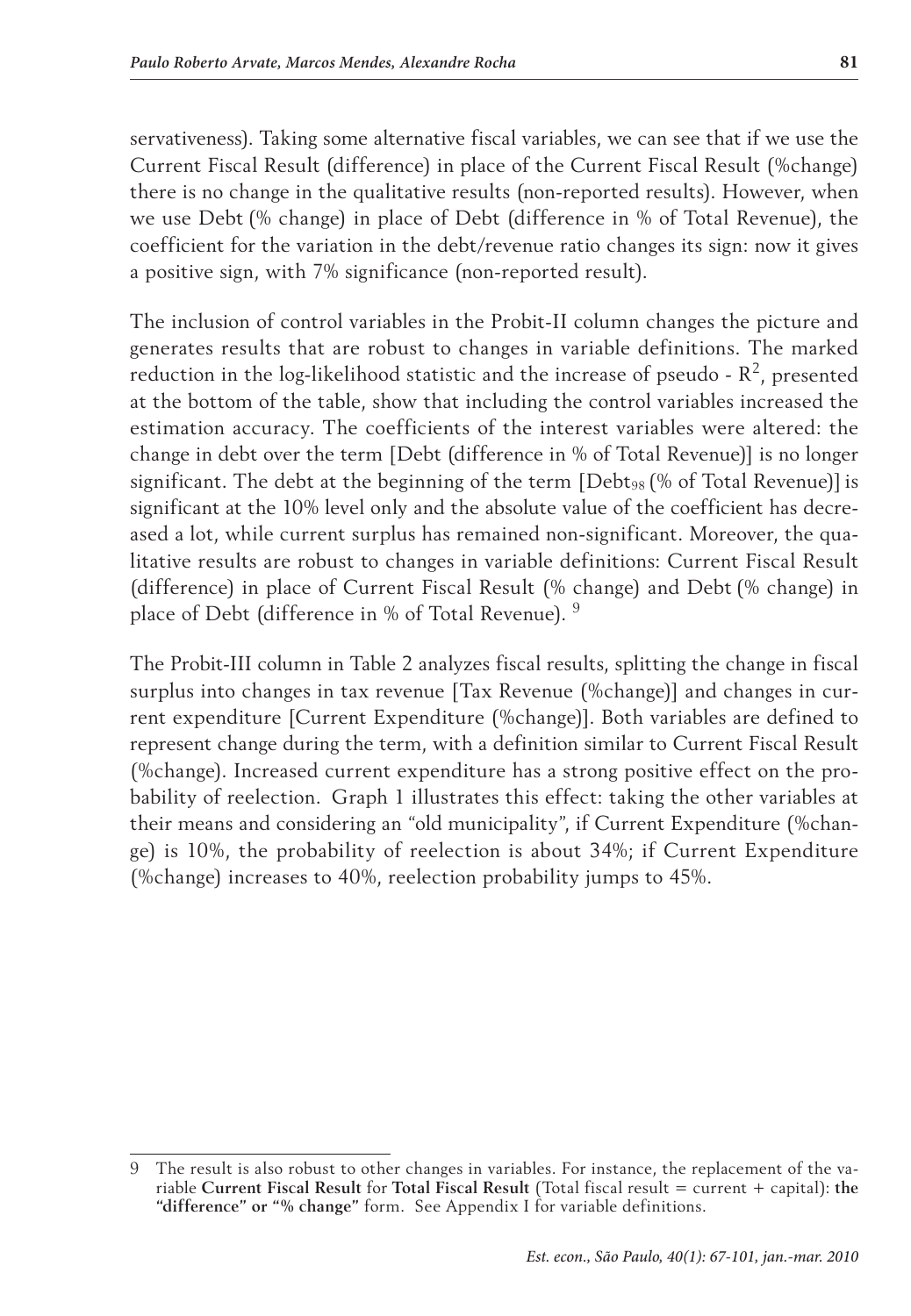

**Graph 1 – Probability of Mayor's Reelection as a Function o Current Expenditure Variation (2000)** 

In contrast, tax revenue, debt at the beginning of the term and its change over the term are not significant. Once more, qualitative results are robust to changes in variable definitions. <sup>10</sup>

Let us then explore the data somewhat more in order to analyze the possible causes of Brazilian voters' preference for fiscal profligacy on the part of their mayors. To check the impact of current transfers on reelection, the Probit-IV column in Table 2 includes the change in these transfers [Current Transfers (%change)] as an independent variable.

It is important to point out that fiscal transfers from the Federal Government and from state governments are a central part of the Brazilian federal model. They represent the major source of funds for the vast majority of municipalities. According to the Government Finance Statistics Yearbook, IMF, 2003, own tax revenues represent on average only 24% of the total revenue for Brazilian municipalities, the other 76% being represented by transfers. Only in the United Kingdom (with a unitary government system and local governments with little autonomy and few attributions) do current transfers amount to such a high share of local government revenues. Municipalities in Latin American neighbors such as Mexico, Chile and

<sup>10</sup> The replacement of variables **Current Expenditure (% change)**, **Tax Revenue (%change)** and **Debt (difference in % of Total Revenue)** for alternative specifications; **Total Expenditure (%change)**, **Total Expenditure(mean 98-00/97), Total Expenditure(mean of yearly change**), **Current Expenditure(mean 98-00/97), Current Expenditure(mean of yearly change)**,**Tax Revenue (mean 98-00/97), Debt(% change**) do not change the qualitative results. See Appendix I for variable definitions.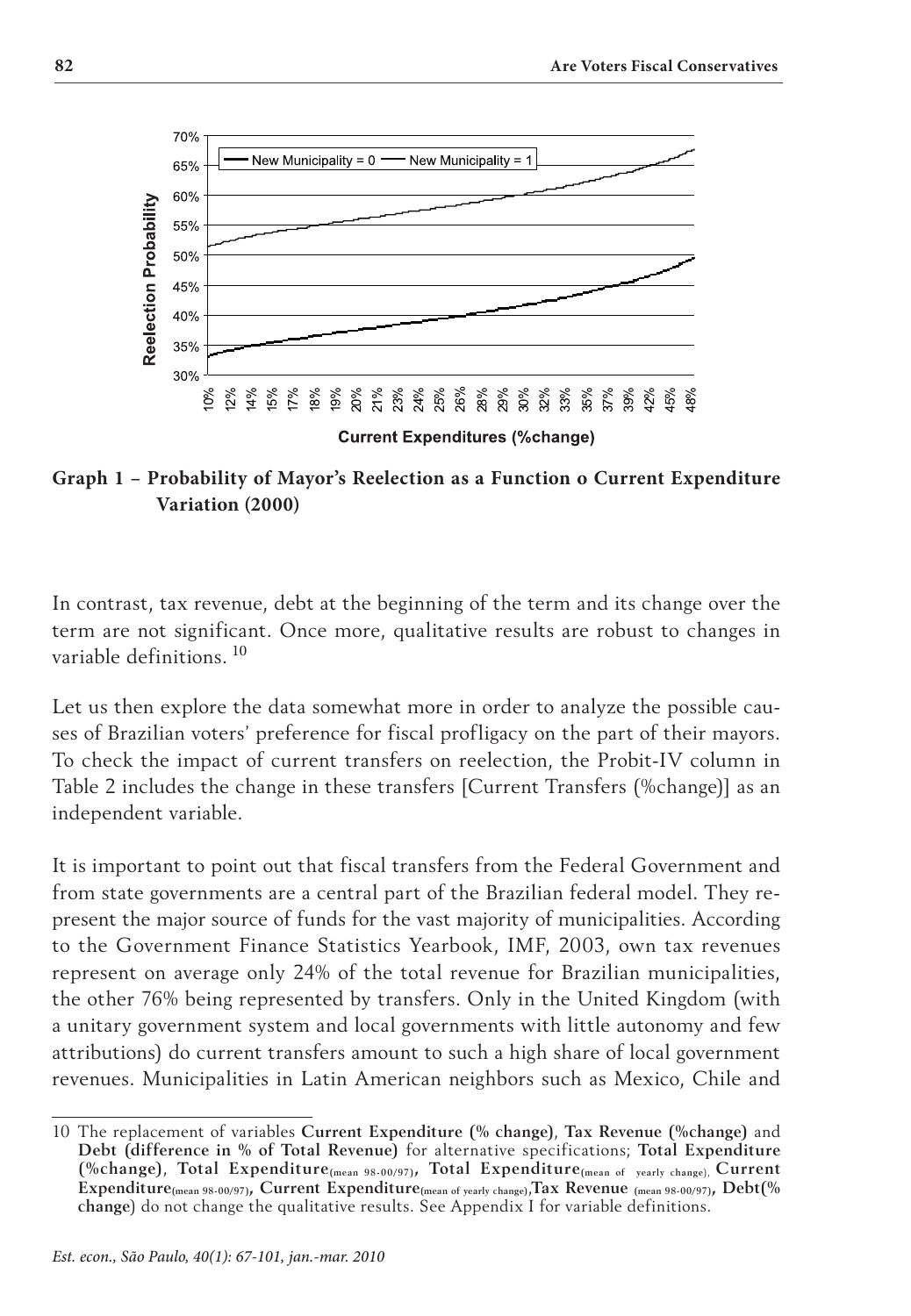Colombia are far less dependent on transfers. Federations with large territories and broad social or economic diversity, like Brazil (Russia, Canada, Australia and the USA) also have less transfer-dependent local governments. Analyzing the case of Israel, Brender (*op. cit.*) argues that 60% of its local government revenues are generated in the municipality itself, while in Brazil local tax revenues represent no more than 20% of the total. This large and atypical volume of transfers that Brazilian municipal governments receive led Shah (1994, p. 42) to state "municipal governments in Brazil (...) should be the envy of all governments in developing, as well industrial countries".

Despite this huge importance in municipal revenue, when we include the variable [Current Transfers (%change)] in the model (Table 2, column Probit IV) the coefficient is not statistically significant. But change in transfers is strongly correlated with change in spending [Current Expenditure (%change)].<sup>11</sup> When we estimate the model by retaining transfers and removing current expenditure (Table 2, column Probit-V), current transfers have an important impact on the probability of reelection.

How should we interpret the results presented above? Which kind of incentive induces mayors to expand expenditure and makes voters reward such behavior? Rodden (2002) presents a model that provides a good explanation for the mechanisms that lead to the "soft budget constraint" on Brazilian municipalities. According to this author, in a federation, sub-national governments tend to behave as "freeriders" on the benefits created by fiscal stability. Central government, which is politically responsible for macroeconomic equilibrium, has incentives to create mechanisms to impose financial discipline on states and municipalities. But it may not have the political power or instruments to do so. We must, therefore, check for factors that determine central government's ability to subject other government levels to financial discipline.

First, there is the issue of the influence of local powers over national decisions. Because federal congress members are elected on a local basis they tend to uphold the interests of their electoral districts in the federal parliament, bargaining for additional financial support. This clearly weakens central government's commitment not to offer bailouts.

<sup>11</sup> There is high correlation between variables (0,67). It is also important to point out that although the main transfers to municipalities are not earmarked for any type of expenditure by local governments, some health and education-related earmarked funds induce this positive correlation. About 15% of the two main items of transfers to municipalities, FPM and ICMS, which will be discussed below, are set aside for education. In the health area, some transfers are required to be used in the Unified Health System.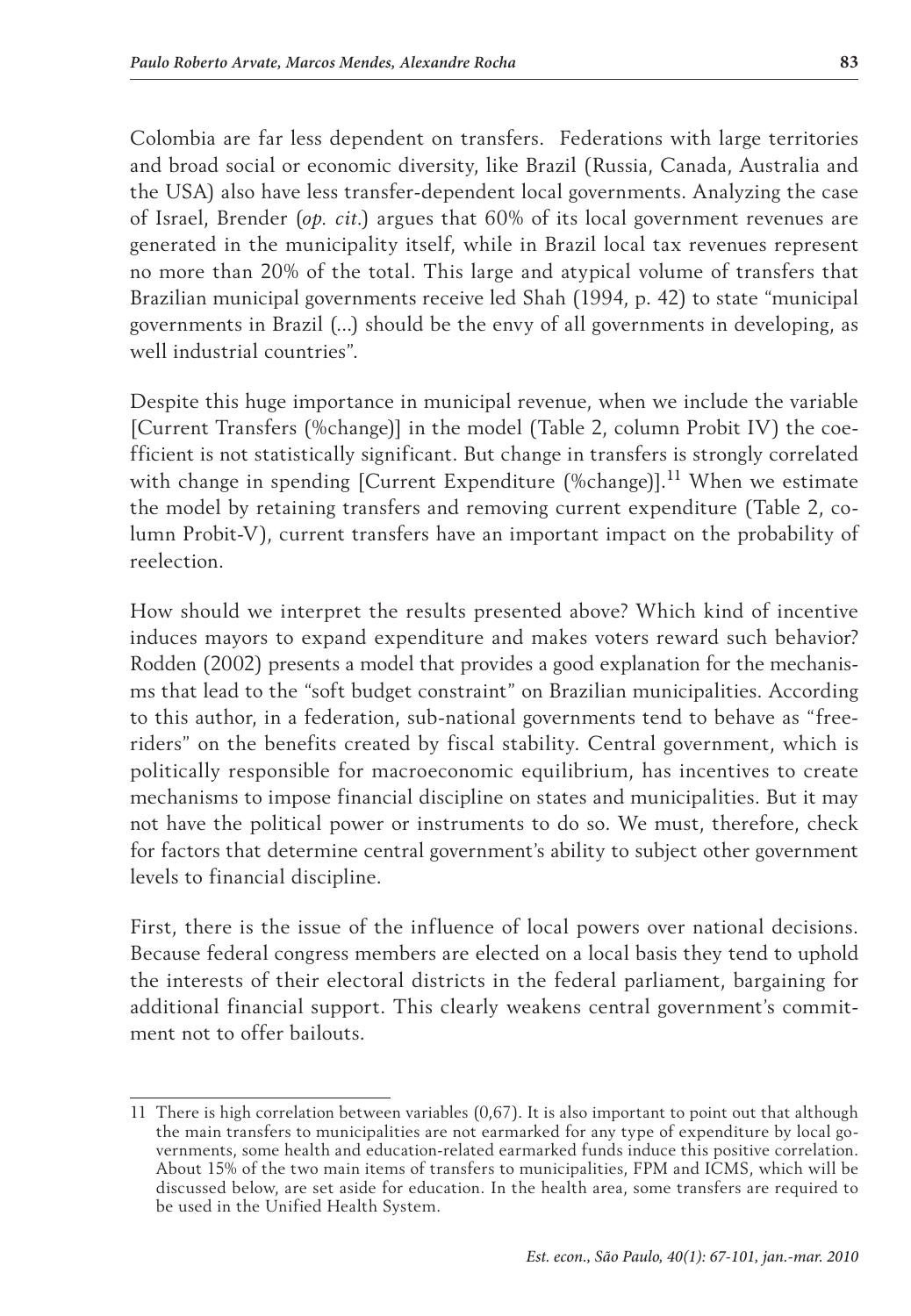In Brazil, this influence is highly significant, given that the electoral system induces the establishment of geographically-limited voter bases, turning a large proportion of representatives into advocates of municipal and state interests before the National Congress (MAINWARING, *op. cit.*, SAMUELS, 2003).

Secondly, heterogeneity between the various municipalities can also weaken the non-bailout commitment. In the presence of very large municipalities, the bankruptcy of which can create negative externalities for the remainder of the country ("too big to fail"), there will be an incentive for financial rescue. On the other hand, there are also municipalities that are "too small to fail", in other words, those that support bailouts for large municipalities in exchange for equal treatment and that also require financial assistance or additional transfers. Since the fiscal cost of this help to small municipalities is inexpressive vis-à-vis the overall taxpayer population, there is an opportunity for bargaining and cooperative action between the "too big to fail" and the "too small to fail". Furthermore, because federal constitutions tend to deviate from the one man one vote principle, small local governments tend to be over-represented, which increases the bargaining power of small municipalities.

Once again, Brazil fits this description perfectly: the least populated states and municipalities are over-represented in Congress and great size disparity exists between municipalities. While the smallest (Borá, in the State of São Paulo) has less than one thousand inhabitants, the largest, São Paulo, also in the State of São Paulo, is a megalopolis of over ten million.

According to IBGE data, 50% of all Brazilian municipalities in the year 2000 had fewer than 10 thousand inhabitants. These nearly three thousand municipalities greatly benefit from the federal and state transfer sharing system. Even taking into account the economies of scale of larger municipalities, the transfer system is clearly biased in favor of small-population municipalities. The criteria that create this transfer bias are set out in the Federal Constitution. The privilege continues not only because small municipalities are over-represented in Congress, but also because the bias serves as compensation for the frequent federal bailouts that mainly serve the larger and more populated municipalities. This, then, is the cooperative interplay between the "too small to fail" and the "too big to fail": small ones benefit from the transfer system and large ones from debt bailouts. In the course of the 1980s and 1990s, several state and municipal debt bailouts took place. To give an idea of their size, in April 2007 the Union's credit against states and municipalities from debt refinancing stood at 15% of GDP, of which 13% came from states and 2% from municipalities.<sup>12</sup> The latest round of bailouts began in 1997, when the Union

<sup>12</sup> *Secretaria do Tesouro Nacional* [Treasury Department].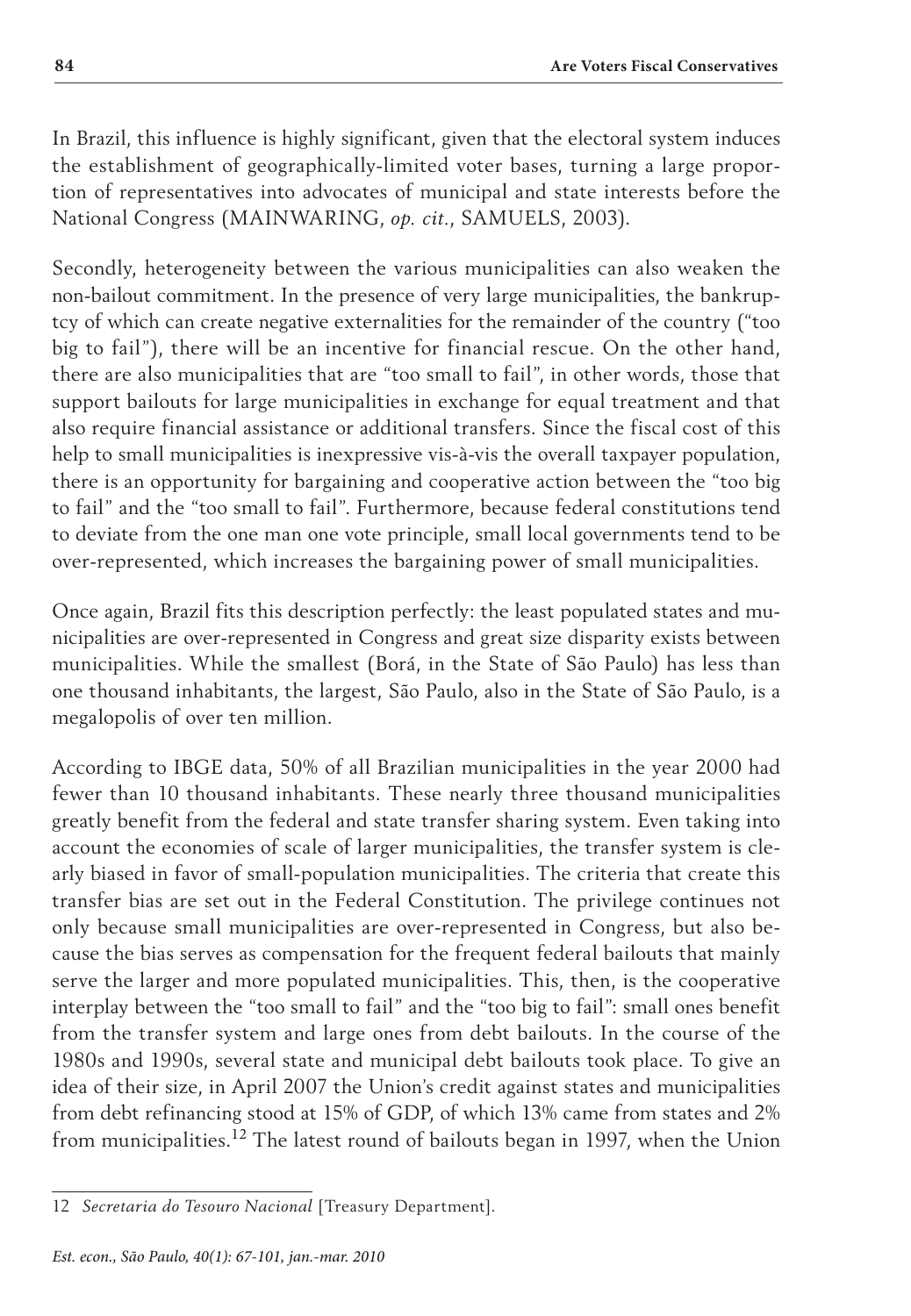absorbed state debts. In 1999 a similar program was passed for municipalities.<sup>13</sup> One hundred and eighty municipalities benefited from this. The beneficiary municipalities are, in fact, the most populated. Municipalities of up to 20 thousand inhabitants are under-represented; the reverse applies to the more populous ones. For example, municipalities between 50 and 100 thousand inhabitants represent 6% of all municipalities in Brazil, and 19% of the total number of bailout beneficiaries. It is worth pointing out that refinancing the debt of the Municipality of São Paulo, the country's largest (a typical case of "too big to fail"), accounted for 70% of the total funds used by the Federal Government in support of municipalities.<sup>14</sup>

Also according to Rodden (*op. cit.*), another important factor in central government's ability to successfully enforce hard budget constraint on sub-national governments is the presence of (effective) legal constraints against state and municipality indebtedness. With limited access to the credit market, the power that municipalities have to run deficits is limited, thus nipping in the bud mayors' intentions to incur debt and thereby reducing their ability to press central government for financial aid.

The Brazilian Constitution lays down that it is the Senate's duty to impose limits on sub-national indebtedness. But the very significant presence of state and municipal interests in the Senate leads to repeated instances of flexibilization and exception, which make indebtedness limits non-binding.<sup>15</sup> An index of sub-national borrowing autonomy, computed by Stein (1999), ranks Brazil as the country with the second greatest autonomy for sub-national indebtedness in Latin-America, second only to Argentina. This opens the door to an indebtedness today that will become a bailout in the future.

We must also determine, as Brender (*op. cit*.) proposes, how voters react to the behavior of a mayor who leads the local treasury into bankruptcy to force a federal or state rescue package. This probably depends on the cost to voters. If the mere threat of financial hardship is enough to allow municipalities to get financial support from the Union or states (that is, if resistance to additional or emergency fund injections is low), municipal services will not stop due to a lack of materials or because of personnel strikes. Voters who are not affected by a mayor's fiscal recklessness will tend to support, or at least not mind, expansionist management.

<sup>13</sup> These programs attempted to couple the bailout with the states' and municipalities' commitment to fiscal adjustment that, if not complied with, would lead to credible financial sanctions. The program has been able to induce an effective fiscal adjustment among state governments, but from its inception it has been subject to attack from sub-national governments exerting pressure for looser adjustment targets. It is unclear if these stricter budget constraints will prevail in the coming years.

<sup>14</sup> *Secretaria do Tesouro Nacional.*

<sup>15</sup> Mendes (1999) analyzes this point.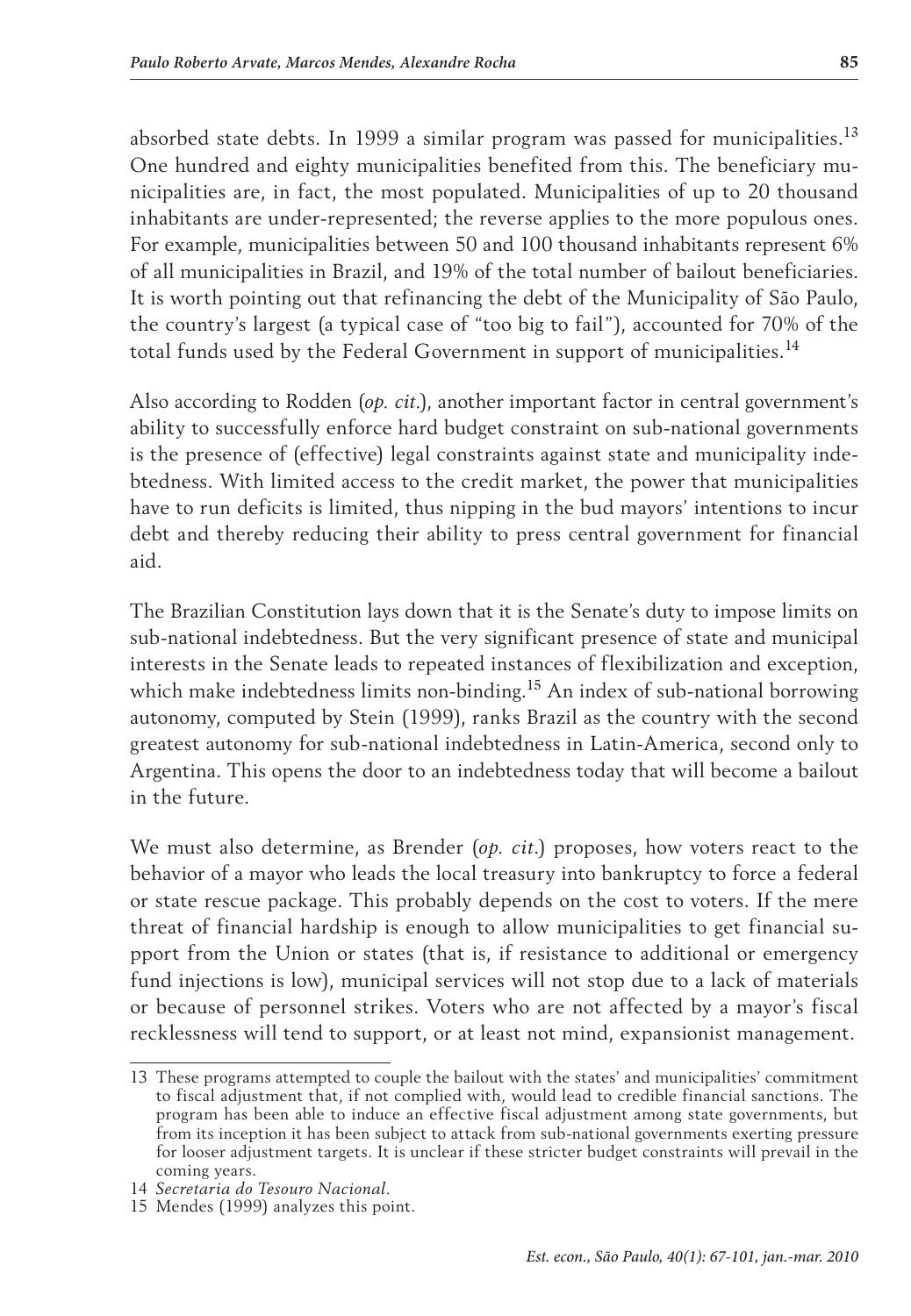This seems to be the case in Brazil: there are no recorded cases of services being suspended due to insolvency. In general, state governments intervene by providing aid in the areas affected by lack of funds. At the federal level, although no bargaining with small or mid-sized municipalities exists to cover deficits or renegotiate debts automatically, all that is needed is for a "too big to fail" municipality (or a group of smaller ones with significant joint political weight) to fall on hard times for negotiations with central government to begin. In times of financial stress and political pressure, federal aid has always come fast, through emergency loans extended by the Federal Treasury, federal banks and even by the Central Bank, followed by renegotiation and absorption of all the debt by the Federal Treasury.

As a result, voters tend **not to** make a direct connection between fiscal recklessness on the part of a mayor and suspended or deteriorated municipal services.<sup>16</sup>

To better illustrate this point, Table 2 includes an estimation shown in the Probit-VI column that contains a dummy for municipalities that benefited from the 1999 bailout (**Bailout**). The coefficient is not significant. It shows that voters do not punish mayors who resort to federal help. Since this help did not impose any costs on the municipality and did not lead to a reduction in public services, voters are not annoyed by the fact that their mayor went to the country's capital to beg for money. Although the marginal difference on log-likelihood is little among the other estimates, this result is our choice.

Let us now analyze the control variables. As a means of controlling for popularity, personal characteristics or "political capital", the percentage of votes the mayor obtained in his or her former election (Votes<sub>96</sub>) has a strong impact on their probability of reelection.<sup>17</sup>

The coefficient of the variable **New Municipality** indicates that voters tend to support emancipation movements that generate fiscal benefits, as this increases the local availability of funds at the expense of the remainder of the federation.<sup>18</sup> In general, the first mayor of a new city is one of the leaders of the previous emancipationist movement. The coefficient of the dummy for new municipalities (**New** 

<sup>16</sup> It must also be kept in mind that the main public health and education programs are run jointly and cooperatively at the three government levels. As a result, voters (particularly those who are educationally low achievers) are unable to clearly determine whether responsibility for the collapse in services lies with the President of the Republic, the State Governor or the Municipal Mayor.

<sup>17</sup> When Votes<sub>96</sub> changes from 40% to 60%, the reelection probability increases more than 10 percentage points.

<sup>18</sup> Tomio (2005) shows, for example, that in the State of Rio Grande do Sul, in 263 referendums on the emancipation of municipalities, voters opposed secession in only 8 cases and supported it in 255.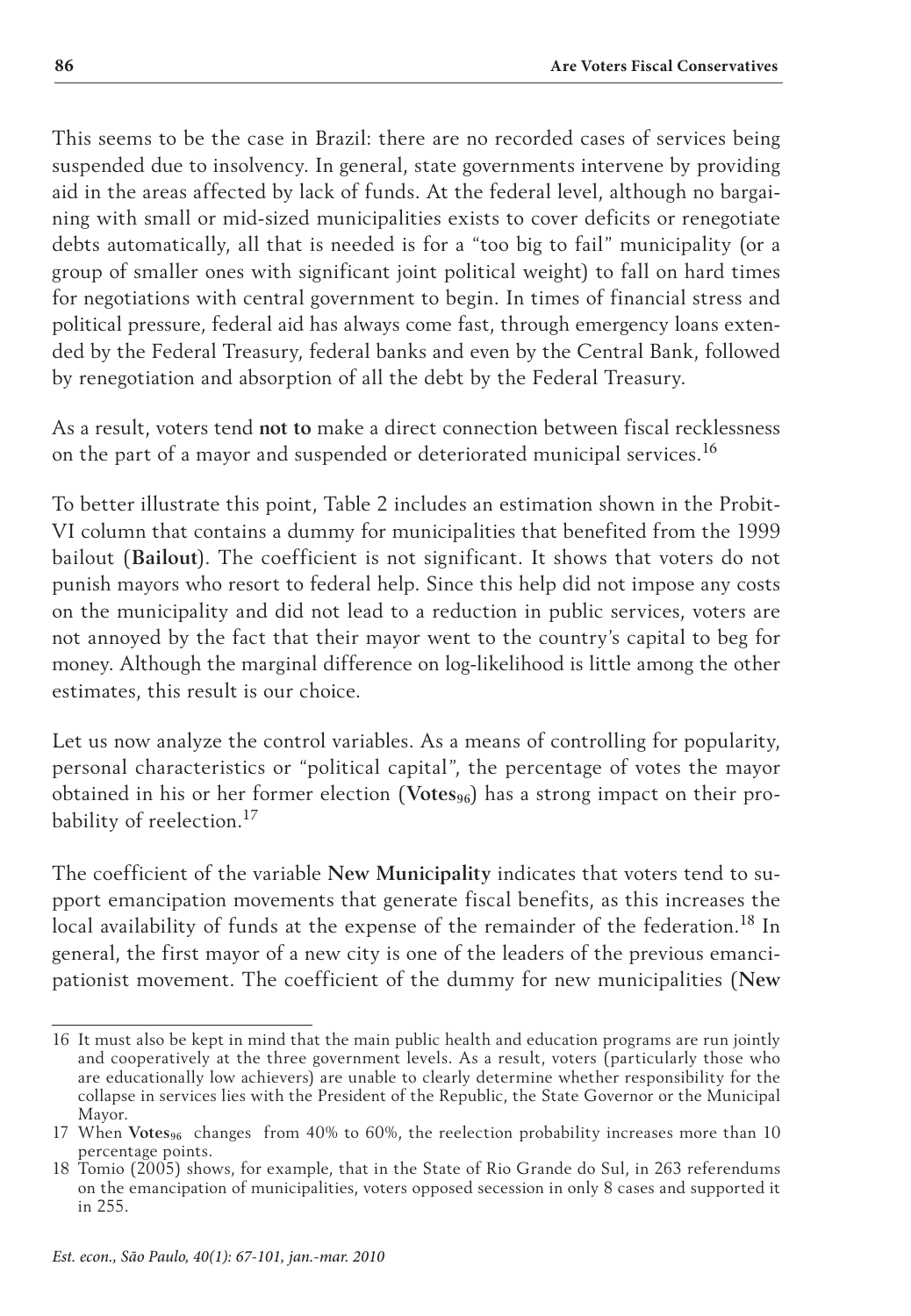**Municipality**) is significant and indicates an increase of 18 percentage points in the probability of the mayor's reelection (the strongest correlation). Another dummy variable shows that the probability of reelection in metropolitan municipalities (**Metropolitan Region**<sub>00</sub>) is 7 percentage points above the mean. With regard to regional dummies, we can see that there are more chances of mayors being reelected in the northeast (**Northeast region**) and south region (**South region**) than in the southeast region (14% and 4% respectively).

Exploring the possibility of a selection bias, we estimated the equation reported in the last two columns of Table 2. We hypothesized that age would be an important variable in the mayor's decision about candidacy for reelection. As they get older all workers think about retirement. In fact, the selection equation (last column) shows that mayors over 70 years old have a candidacy probability that is 37 percentage points lower than the mean probability (which is 73%). But the main information in this last estimation is that the reelection equation is independent of the candidacy equation (the hypothesis of ρ≠0 is rejected). Therefore our simple Probit-VI estimations are consistent.

Turning our attention to the main variables (the fiscal variables), we can see that total revenue [**Tax revenue (%change)**] increases the chance of a mayor being reelected by 0.02% (almost zero and with significance only at the 10% level). In contrast, an increase in expenditure over the term in office [**Current Expenditure (%change)**] significantly increases the probability of the mayor's reelection (41%). Therefore, the fiscal impact is very important for voters. Considering this result, it is possible to reject the hypothesis found in literature:

HYPOTHESIS 1 - voters are fiscal conservatives: expanded deficit, debt or municipal spending has a negative effect on the chances of reelection.

The results show that voters like municipal spending. The influence of the fiscal federalism model appears to be a determinant of this difference in the case of Brazil, considering that the vast majority of municipalities live from transfers. As was mentioned by Brender (*op. cit.*) and Akhmedov and Zhurasvskaya (*op. cit.*), the influence of institutions affects the preference of voters.

### 6 Dependence on Schooling

The notion that voters might be fiscal conservatives is firmly rooted in the concepts of voter **rationality** and **information**. Rational, well-informed voters will not admit that an incumbent should overspend, because they realize that this will eventu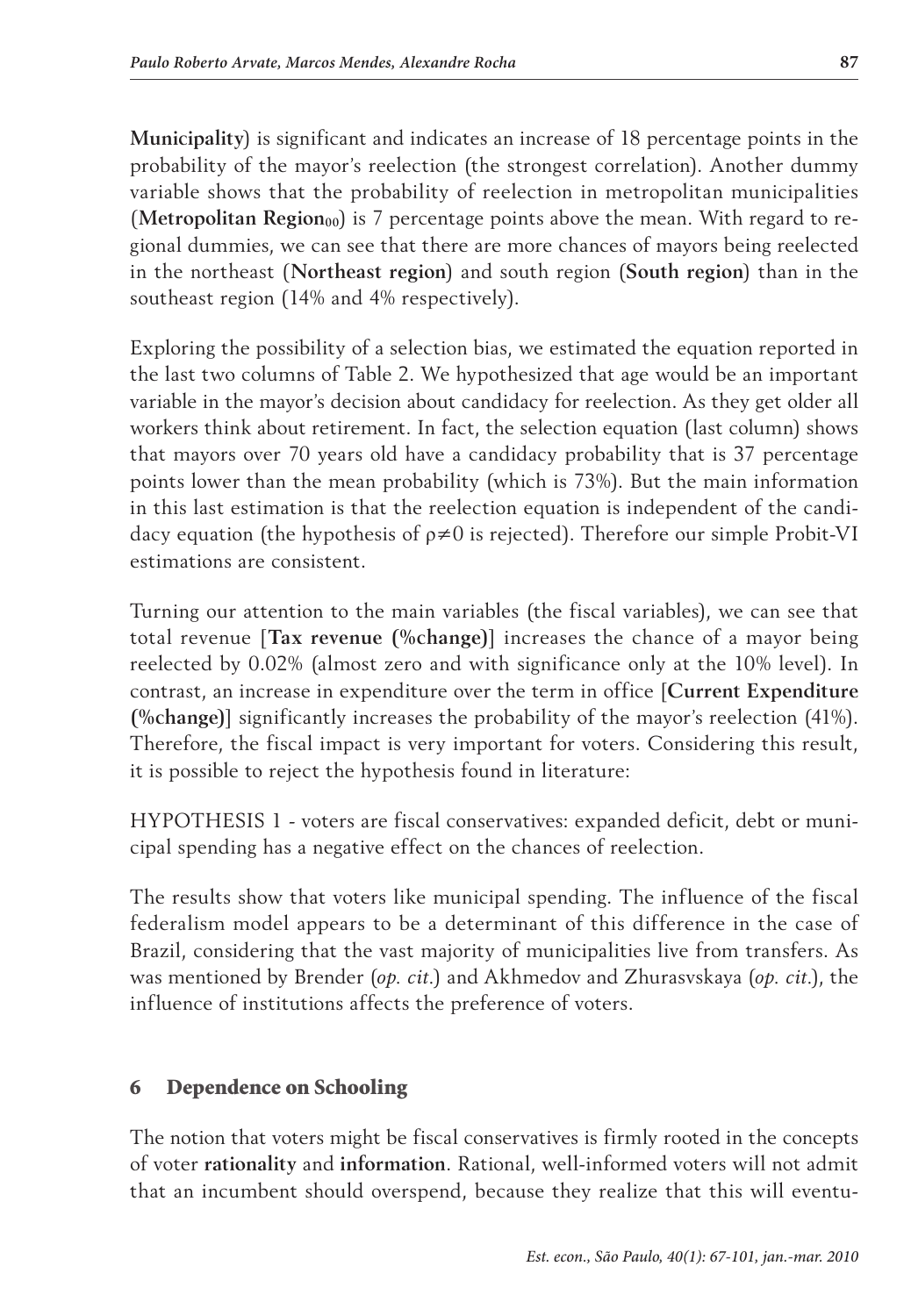ally lead to financial crisis or increased taxation. However, rational voters (aware of their preferences and voting accordingly) may lack sufficient information to decide on how to vote. This is the basis of the arguments made by Rogoff (1990) and Rogoff and Sibert (1988), in whose models voters — unable to observe the incumbent's effective competence — look for signs that are indicative of competence. Lack of information for voters can also allow incumbents to prioritize maximizing their own utility function (rather than that of the median voter), by increasing public spending, either to divert funds (STRUMPF, 1988), or gain political power (Niskanen, 1971). When transfers represent the lion's share of municipal revenues, as is the case of Brazil, the information on public finance that is available to voters is reduced, as is discussed in literature on the *flypaper effect*: <sup>19</sup> Voters are better equipped to estimate local tax revenues (being familiar with their city's economic profile and tax revenue potential) than to estimate transfers received, which depend on exogenous factors that are not easily observed. Furthermore, the educational level of voters is crucial to their cognitive ability to process the information available.

It is therefore useful to test the following hypothesis:

HYPOTHESIS 2: the fiscal effects on the probability of reelection depend on the voters' educational level.

We adopted the same technical procedures used before; they are shown in Table 3.

<sup>19</sup> Mieszkowski and Oakland (1979).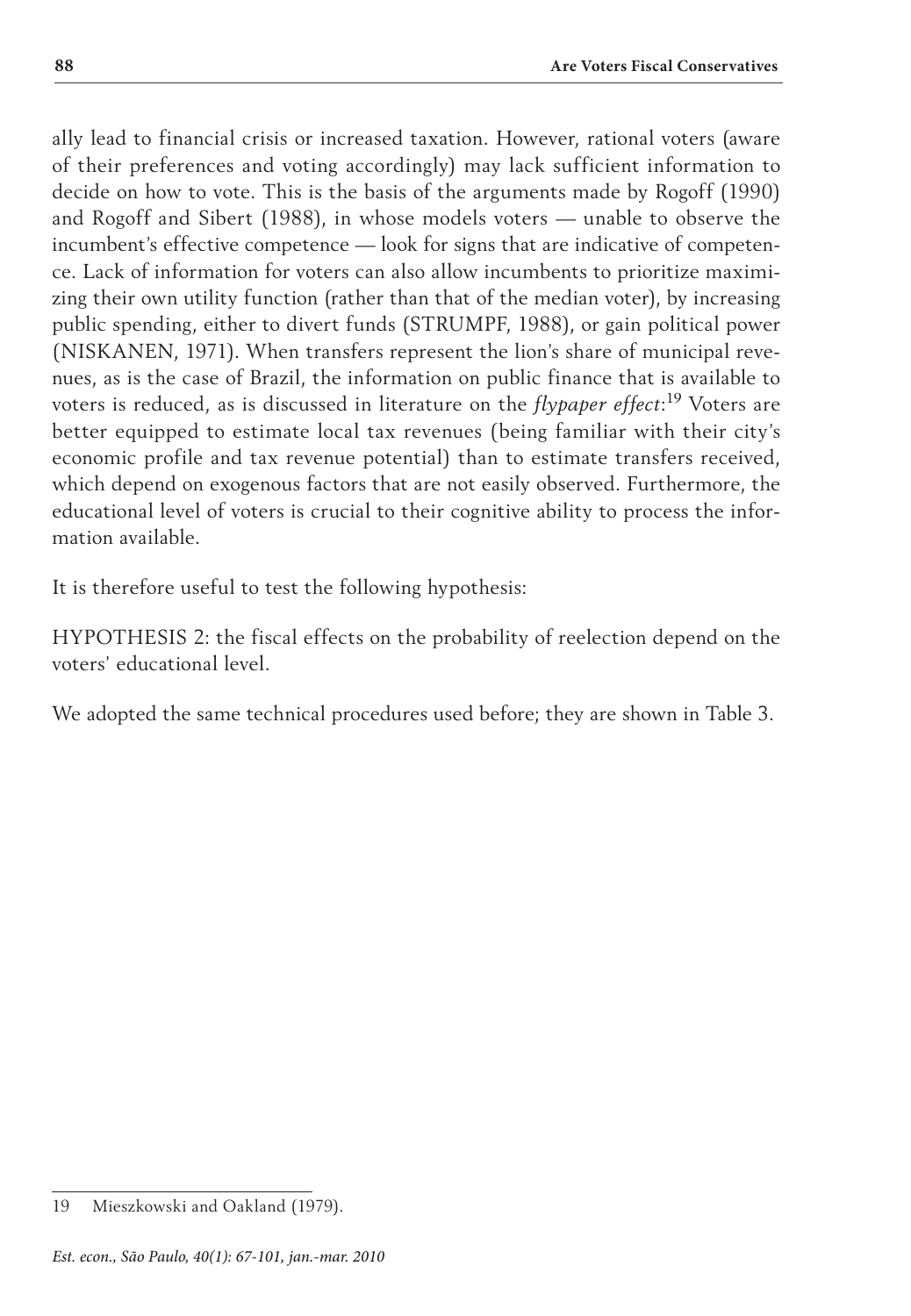| Independent<br>Variables                  | Probit-High<br>Literacy<br>$(P=0.65)$ | Probit-Heckman-<br>High<br>Literacy<br>$(P=0.55)$ | Probit-Low<br>Literacy<br>$(P=0.60)$ | Probit-Heckman-<br>Low<br>Literacy<br>$(P=0.71)$ |
|-------------------------------------------|---------------------------------------|---------------------------------------------------|--------------------------------------|--------------------------------------------------|
|                                           | $($ l $)$                             | (II)                                              | (III)                                | (IV)                                             |
| Current Fiscal Result (%change)           |                                       |                                                   |                                      |                                                  |
| Tax Revenue (%change)                     | $-0.00008$<br>$(-0.02)$               | 0.001<br>(0.26)                                   | 0.002<br>(1.27)                      | 0.001<br>(1.01)                                  |
| Current Expenditure (%change)             | 0.18<br>(1.60)                        | $0.28**$<br>(2.07)                                | $0.51*$<br>(3.55)                    | $0.26**$<br>(2.27)                               |
| Current Transfers (% change)              |                                       |                                                   |                                      |                                                  |
| Debt(difference in % of Total<br>Revenue) | $-0.26*$<br>$(-2.13)$                 | $-0.22$<br>$(-1.59)$                              | $-0.08$<br>$(-0.63)$                 | $-0.12$<br>$(-1.24)$                             |
| Debt <sub>98</sub> (% of Total Revenue)   | $-0.23*$<br>$(-2.03)$                 | $-0.18$<br>$(-1.40)$                              | $-0.07$<br>$(-0.63)$                 | $-0.11$<br>$(-1.55)$                             |
| <b>Control Variables</b>                  | <b>YES</b>                            | <b>YES</b>                                        | <b>YES</b>                           | <b>YES</b>                                       |
| <b>Observations</b>                       | 584                                   | 819                                               | 604                                  | 819                                              |
| <b>Censored Observation</b>               |                                       | 235                                               |                                      | 215                                              |
| <b>Uncensored Observations</b>            |                                       | 584                                               |                                      | 604                                              |
| Log-likelihood                            | $-344.75$                             |                                                   | $-362.16$                            |                                                  |
| Rho                                       |                                       | 0.54                                              |                                      | $-0.92$                                          |
| Prob. Indep of Equations                  |                                       | 0.23                                              |                                      | 0.04                                             |
| Pseudo R <sup>2</sup>                     | 0.09                                  |                                                   | 0.11                                 |                                                  |
| Observed P                                | 0.64                                  |                                                   | 0.58                                 |                                                  |
| Predicted P                               | 0.65                                  |                                                   | 0.60                                 |                                                  |

| Table 3 - Probability of Mayor Being Re-Elected With Different Sample (Years of |  |  |  |  |
|---------------------------------------------------------------------------------|--|--|--|--|
| Schooling)                                                                      |  |  |  |  |

Notes: \*\*\* 10%, \*\*5%, \*1%. For each independent variable we report  $(dF/dx)$ , i.e., the marginal change in the probability of success for the average values of the independent variables. In parentheses, we report the t-statistics based on robust, heteroscedastic-consistent standard errors (Huber/White/Sandwich).

We do not show the results of the control variables, but we consider the same variables used in column VI in Table 2. The references to a high literacy rate in the first line include municipalities from the sample with a high percentage of adult literacy (over 70%). In contrast, a low literacy rate includes municipalities from the sample that have a reduced percentage of adult literacy (below 30%).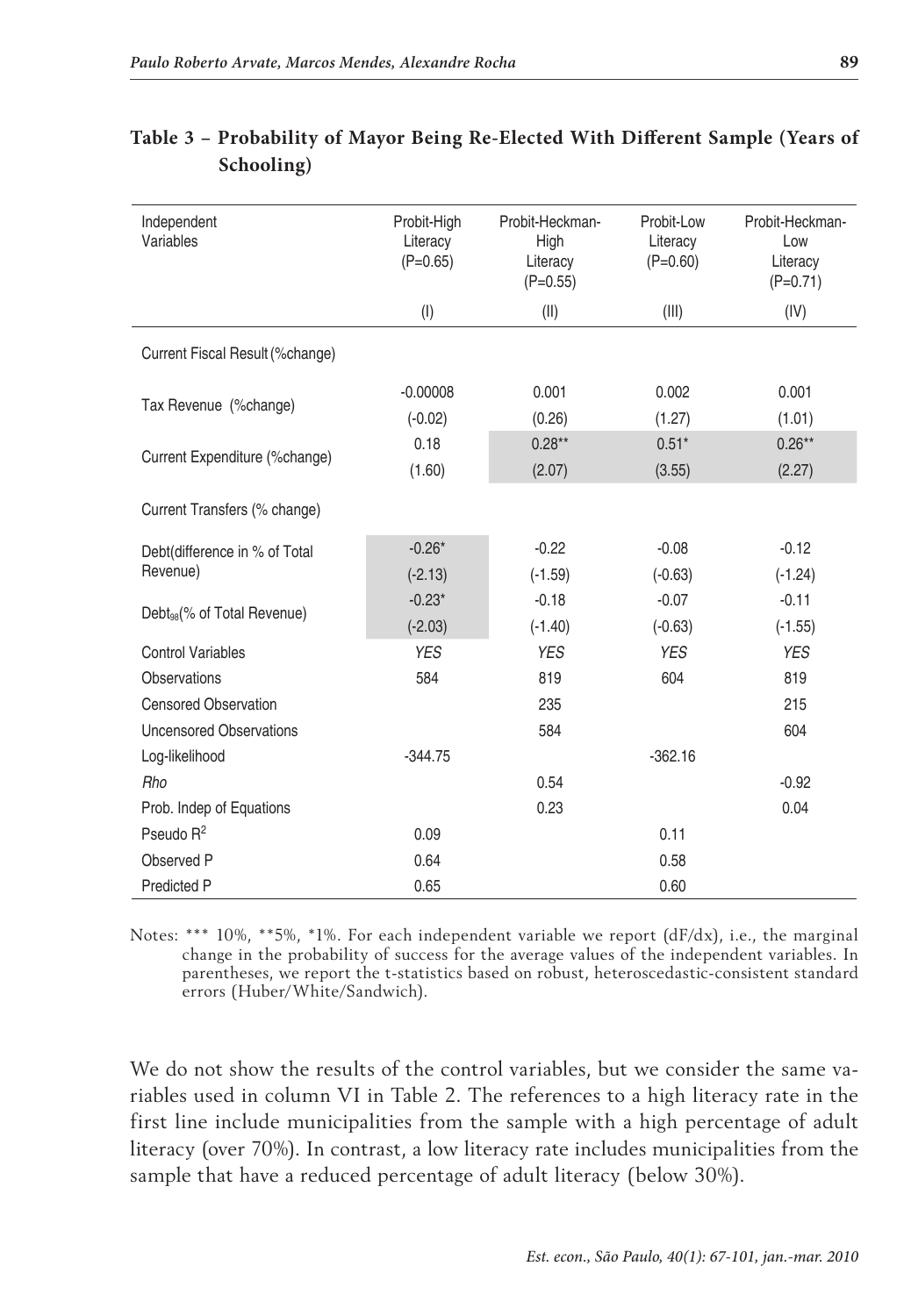It is important to observe that there is no selection process for the "high literacy" group. Therefore, for this group we consider the results in column (I) of Table 3: simple Probit model. For the "low literacy" group the Heckman selection model indicates dependency between the candidacy and the reelection model. For this reason we consider the coefficients shown in column (IV).

With regard to the probability of a mayor being reelected, the first line of the Table shows that there is a difference between municipalities with high and low literacy rates (0.65 and 0.71): illiterate voters tend to reelect their mayors more frequently. In "high literacy" municipalities the increase in expenditure in the term **Current Expenditure (%change)** is not significant, but it is significant and much more important to municipalities that have a low literacy rate.

Furthermore, we can see that the "high literacy" electorate behaves in a typical, fiscally-conservative manner, since it punishes mayors who increase debt during their term in office. The "low literacy" group does not present a significant coefficient for debt variables.

Therefore, we can hypothesize that education level is an important determinant of voter behavior.

Peltzman (*op. cit.*) writes that American ballot results indicate fiscal conservativism because voters are wealthier and better informed than non-voters. Because the wealthier pay more taxes, there is a trend to vote for less spending and less taxes. He further argues that voters punish incumbents that increase social spending precisely because they favor non-voters.

The Brazilian case seems to be the opposite: voting is **mandatory** for the literate (including those whose literacy is limited to signing their names) and elective for the illiterate. This means that, unlike in the United States, a mass of poorly educated voters is required to cast their ballot. These voters pay no direct taxes, have little information about the indirect taxes they do pay, and have a great demand for welfare and public investment in their communities. This sets the stage for strong voter support for fiscal expansionism in municipalities. This being the case, hypothesis 2 is valid.

# 7 Other Relevant Results

We examined the possibility raised by Drazen and Eslava (*op. cit.*) that a successful election strategy might change spending composition immediately before a vote,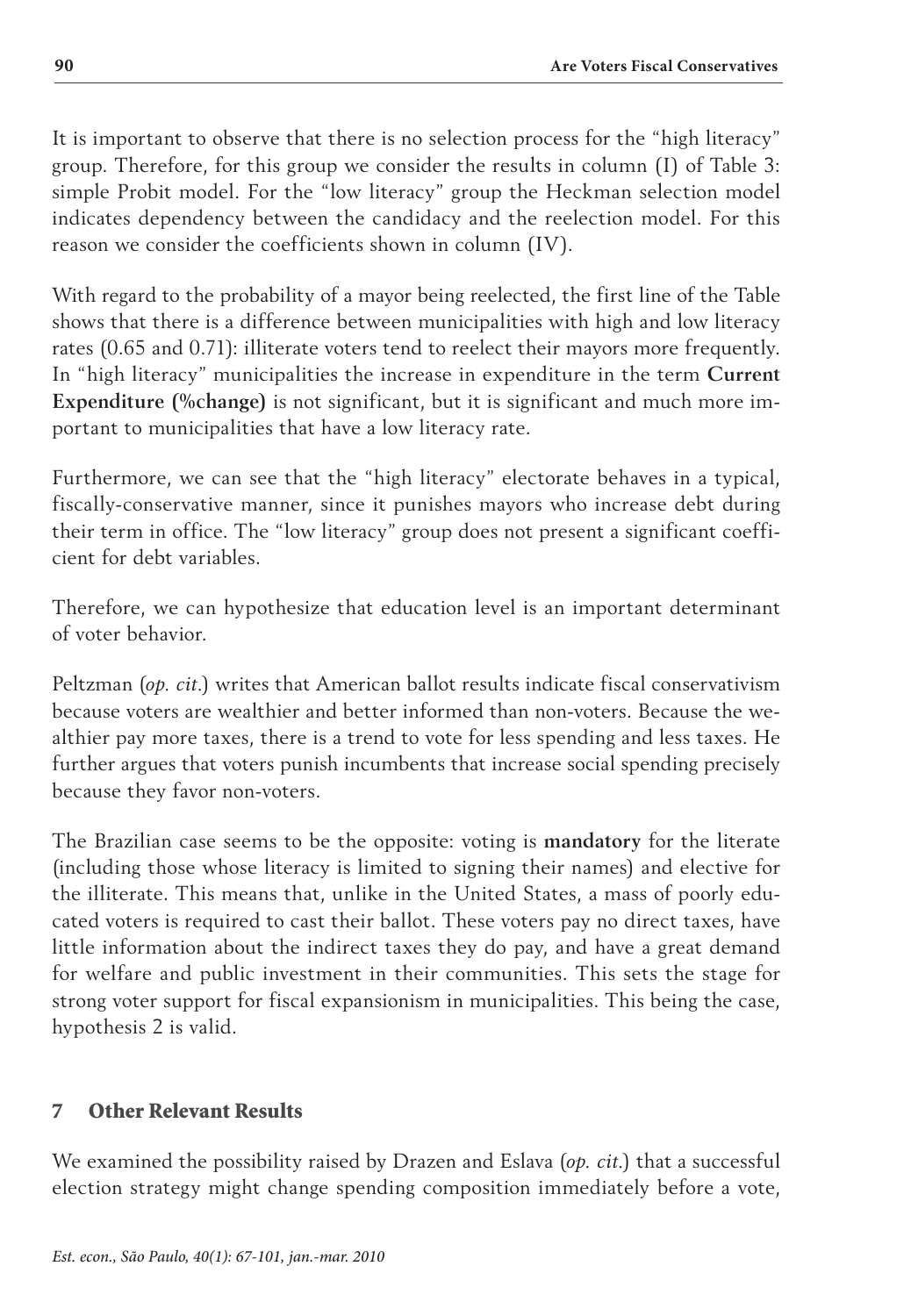by increasing public investment and reducing current expenditure. No variable indicating the share of investments in expenses<sup>20</sup> provided a significant coefficient, which indicates that this pattern, which is found in Colombian municipalities, does not occur in Brazil.

We decomposed the change in current expenditure and total expenditure by year to check whether increased spending in the beginning, middle or end of the term had a different impact on the probability of reelection. We found that increased spending is positively and significantly correlated with the probability of reelection for every year of the term.

This seems to indicate that the phenomenon detected here is not that of classical "political budget cycles," but a preference for increased spending throughout the term. This reinforces the article's interpretation of the data; that the result springs from the fiscal federalism model and from a correlation of forces among federation entities that results in a soft budget constraint for all municipalities.

# 8 Conclusions

This article shows that Brazilian voters have a preference for mayors who increase public spending. These results reinforce the idea that there is no such thing as "uniform electoral behavior throughout the world": electoral choices depend on the incentives offered to voters. That is why different papers, considering different countries, find conflicting results: some point to a "fiscally conservative" profile of the electorate and others point in the direction of "fiscal profligacy".

In the Brazilian case we interpret this statistical evidence as a result of a fiscal federalism model, with a soft budget constraint on municipalities. In line with Rodden (*op. cit.*), we argue that the weakness of the budget constraint is a result of the combination of the great political weight of local interests in the National Congress; of the heterogeneity of municipalities, which enables a coalition of interests between large and small municipalities that organize to extract federal funds; excessive fiscal transfers; the municipalities' ability to manipulate transfer rules; and central government's inability to withstand pressures for bailouts and enforce binding legal constraints on sub-national indebtedness. Moreover, there is evidence that the population's low educational level has a greater impact on expenditure when compared to the average of municipalities and that a highly literate electora-

<sup>20</sup> Appendix A contains the definition of public investment variable. The descriptive statistics of variables included in this section can be requested from the authors.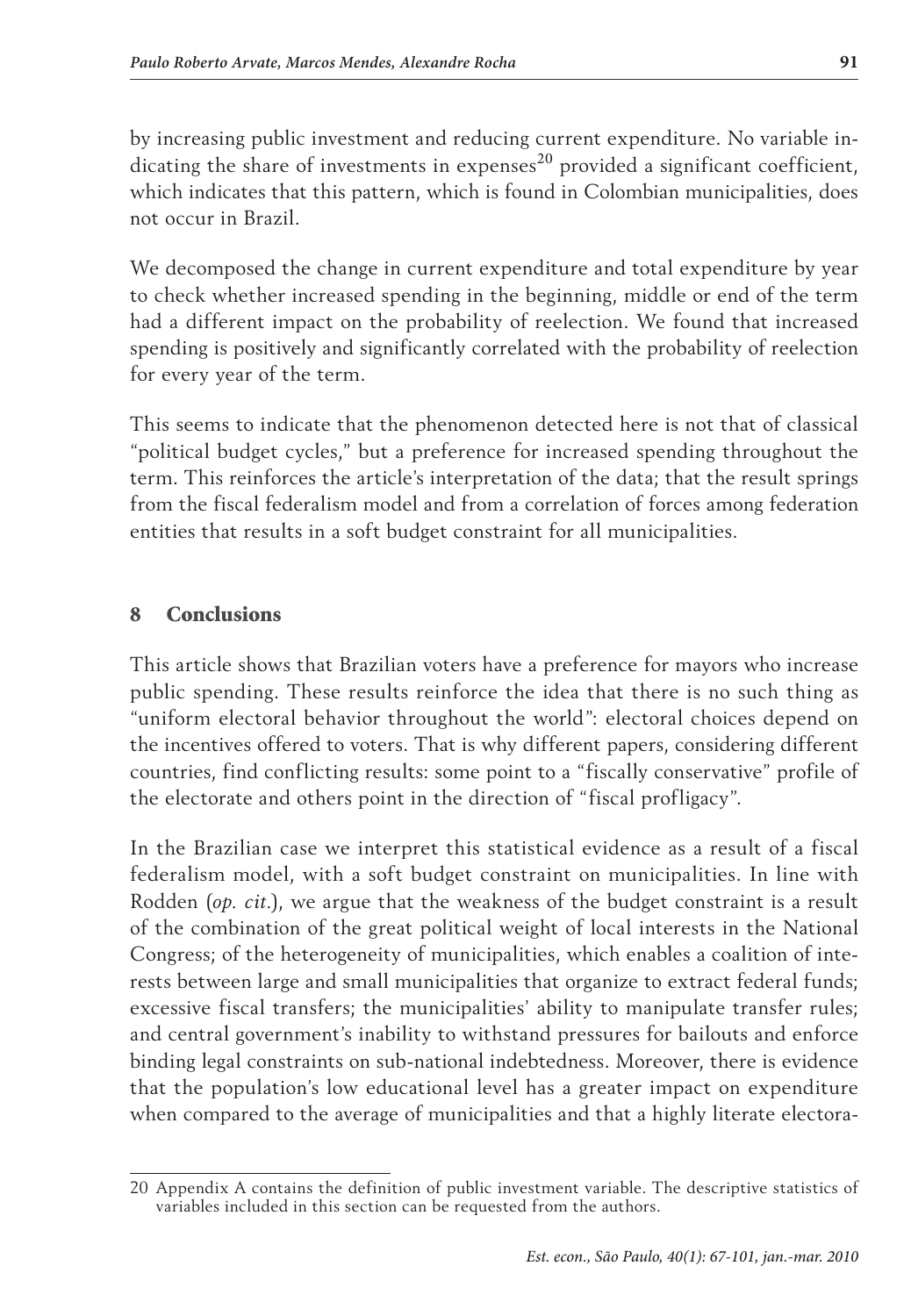te behaves in a typical, fiscally-conservative manner, since it punishes mayors who increase debt during their term in office.

We must bear in mind, however, that since 2000, the year of the elections analyzed here, some institutional advances have occurred. Approval of a fiscal responsibility act in that same year defined management parameters and created constraints and transparency requirements for municipal accounts. Above all, there is a commitment not to offer new bailouts and to apply stricter criteria to the approval of subnational indebtedness. A federal audit program on randomly selected municipalities has exposed cases of corrupt mayors and increased voter information levels. Ferraz and Finan (2005) show evidence of a reduced probability of reelection when the corruption these audits reveal increases. A federal decision has suspended the establishment of new municipalities until a federal law is passed that regulates the process; this reduces the municipalities' ability for manipulating federal transfer rules.

On the other hand, the municipalities' great ability to exert power at the federal level persists. Evaluation of the 2004 and 2008 municipal elections will allow us to determine whether the institutional changes have been strong enough and longlasting enough to buttress the budget constraint on mayors and promote significant changes in municipal voters' preference patterns.

### References

- AKHMEDOV, A.; ZHURAVSKAYA, E. Opportunistic political cycles: test in a young democracy setting. *The Quarterly Journal of Economics*, 119, p. 1301- 1338, 2004.
- Alesina, A. et al. The political economy of fiscal adjustments. *Brookings Papers on Economic Activity*, v. 1998, n. 1, p. 197-266, 1998.
- Anselin, L. *Spatial econometrics*: methods and models. London: Kluwer Academic Publishers, 1987.
- ARVATE, P.R.; AVELINO, G.; TAVARES, J. Budget deficits and reelection prospects: voters as fiscal conservatives in a new democracy. *Economic Letters*, v. 102, n. 2, p. 125-127, 2009.
- BOYES, W. J.; HOFFMAN, D.L.; LOW, S.A. An econometric analysis of the bank credit scoring problem. *Journal of Econometrics*, 40, p. 3-14, 1989.
- BRENDER, A. The effect of fiscal performance on local government election results in Israel: 1989-1998. *Journal of Public Economics,* n. 87, p. 2.187-2.205, 2003.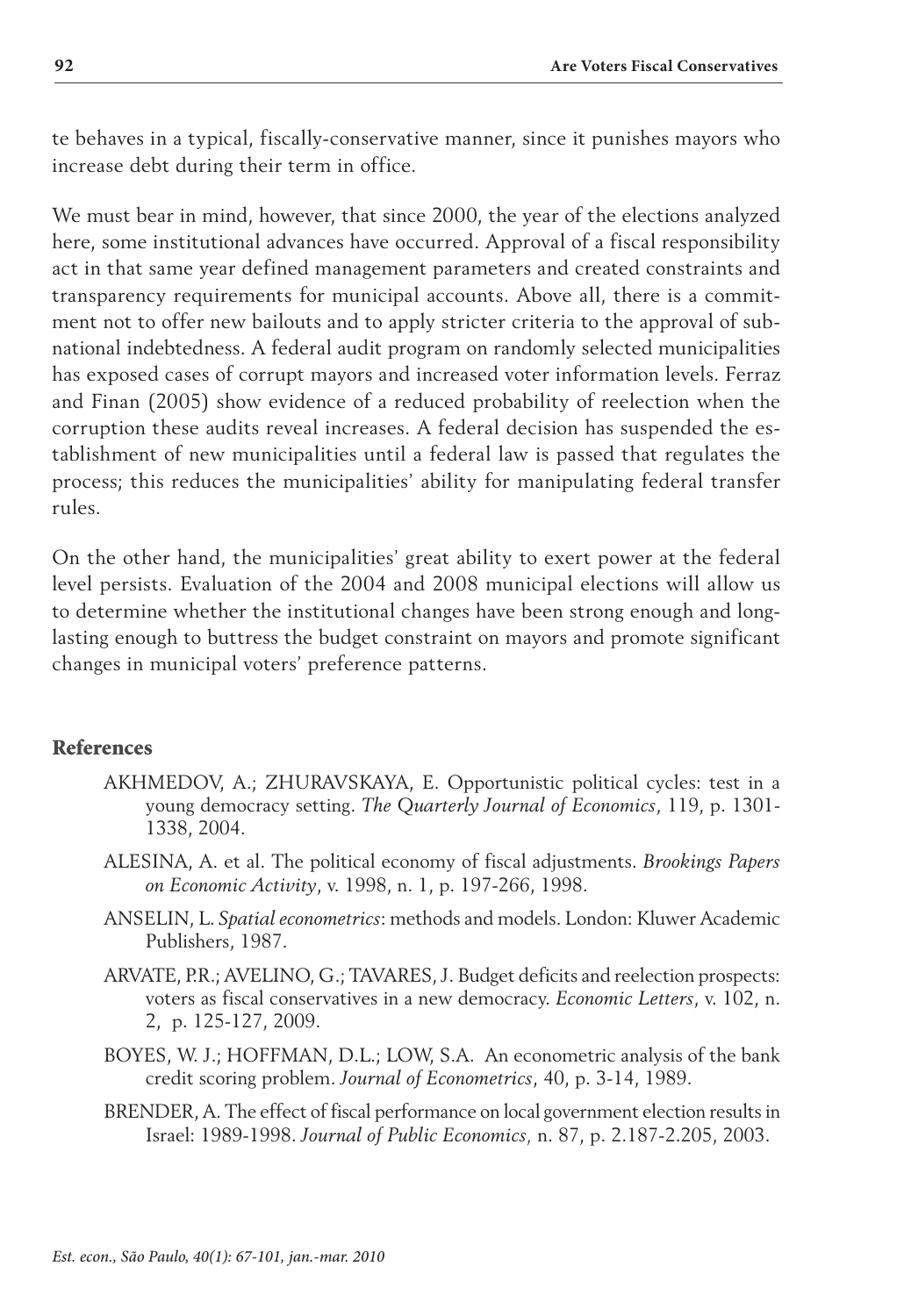- \_\_\_\_\_\_; Drazen, A. How do budget deficits and economic growth affect reelection prospects? Evidence from a large cross-section of countries. *NBER Working Paper 11862*, NBER, Cambridge MA, 2005.
- CAREY, J.; SHUGART, M. Incentives to cultivate a personal vote: a rank ordering of electoral formulas. *Electoral Studies*, 14/4, 1995.
- Drazen, A.; Eslava, M. Electoral manipulation via expenditure composition: theory and evidence, *NBER Working Paper 11085*, NBER, Cambridge MA, 2005.
- IMF. A manual on government financial statistics. IMF, Washington D.C, 2003.
- FERRAZ, C.; FINAN, F. *Exposing corrupt politicians: the effect of Brazil's publicly released audits on electoral outcomes*. University of California, Berckley, 2005. Unpublished. Available at: <http://www.are.berkeley.edu/~ferraz/exposing. pdf>.
- GREENE, W. H. *A statistical model for credit scoring*. Discussion Paper: NYU Leonard N. Stern School of Business, 1992.
- Heckman, J. Sample selection bias as a specification error. *Econometrica*, 47, p. 153-161, 1979.
- Mainwaring, S. P. *Rethinking party systems in the third wave of democratization*: the case of Brazil. Stanford University Press, 1999.
- Mendes, M. Aspectos institucionais da performance fiscal de estados e municípios. Revista de Economia Política, v. 19, n. 1 (73), jan-mar 1999.
- Mieszkowski, P.; Oakland, W. H. (Eds.). *Fisca federalism and grants-in-aid*. Washington DC: The Urban Institute, 1979.
- Nakaguma, M.Y. *Ciclos politicos e resultados eleitorais: um estudo sobre o comportamento do eleitor brasileiro*. 2006. (Master Degree Thesis) – Universidade de São Paulo. Faculdade de Economia e Administração.
- Niskanen, W.A. *Bureaucracy and representative government.* Aldine-Atherton, 1971.
- Peltzman, S. Voters as fiscal conservatives. *Quarterly Journal of Economics*, v.100, n. 2, p. 327-361,1992.
- POIRIER, D.J. Partial observability in bivariate probit models. *Journal of Econometrics*, 12, p. 209-217, 1980.
- RODDEN, J. The dilemma of fiscal federalism: grants and fiscal performance around the world. *American Journal of Political Science*, v. 46, n. 3, p. 670- 687, 2002.
- Rogoff, K. Equilibrium political budget cycles. *American Economic Review,* San Francisco, v. 80, n. 1, p. 21-36, 1990.

\_\_\_\_\_\_; Sibert, A. Elections and macroeconomic policy cycles. *Review of Economic Studies*, London, v. LV, p. 1-16, 1988.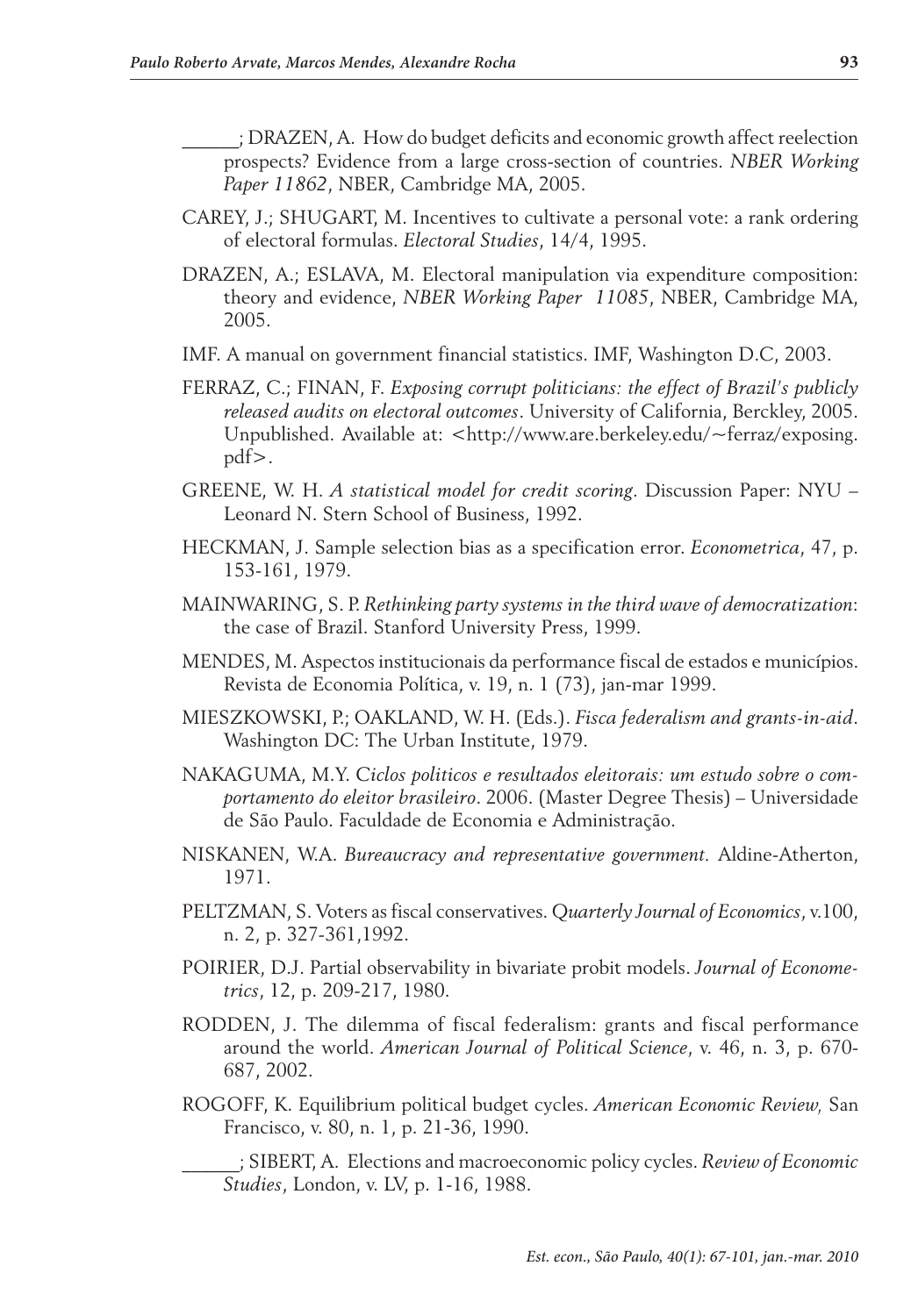- Samuels, D. *Ambition, federalism, and legislative politics in Brazil*. Cabridge University Press, 2003.
- SCHLESINGER, J. *Ambition and politics*: political careers in the United States. Chicago: Rand McNally, 1966.
- Shah, A. *The reform of intergovernmental fiscal relations in developing and emerging market economies*. Washington (D.C.): World Bank, 1994.
- Shikida, C. *Emancipação de distritos em Minas Gerais (1995) como conseqüência de um federalismo não tão preservador de mercados*. Seminário Nova Economia Institucional*.* São Paulo, FEA-USP, 1998.
- Stein, E. Fiscal decentralization and government size in Latin America. *Journal of Applied Economics*, v. II, n. 2, p. 357-391, 1999.
- Strumpf, K. S. A predictive index for the flypaper effect. *Journal of Public Economics*, v. 69, p. 389-412, 1998.
- Tomio, F. R. L. Federalismo, municípios e decisões legislativas: a criação de municípios no Rio Grande do Sul. *Revista de Sociologia Política*, Curitiba, Paraná, Brasil, v. 24, p. 123-148, jun. 2005.
- Van Der Ven, W. P. M. M.; Van Praag, B. M. S. The demand for deductibles in private health insurance: a probit model with sample selection. *Journal of Econometrics*, 17, p. 229-252, 1981.
- Veiga, L.G.; Veiga, F.J. Does opportunism pay off? *Economic Letters*, v. 96, n. 2, p. 177-182, 2007.
- Zaller, J. R. *The nature and origins of Mass Opinion*. Cambridge University Press, 1992.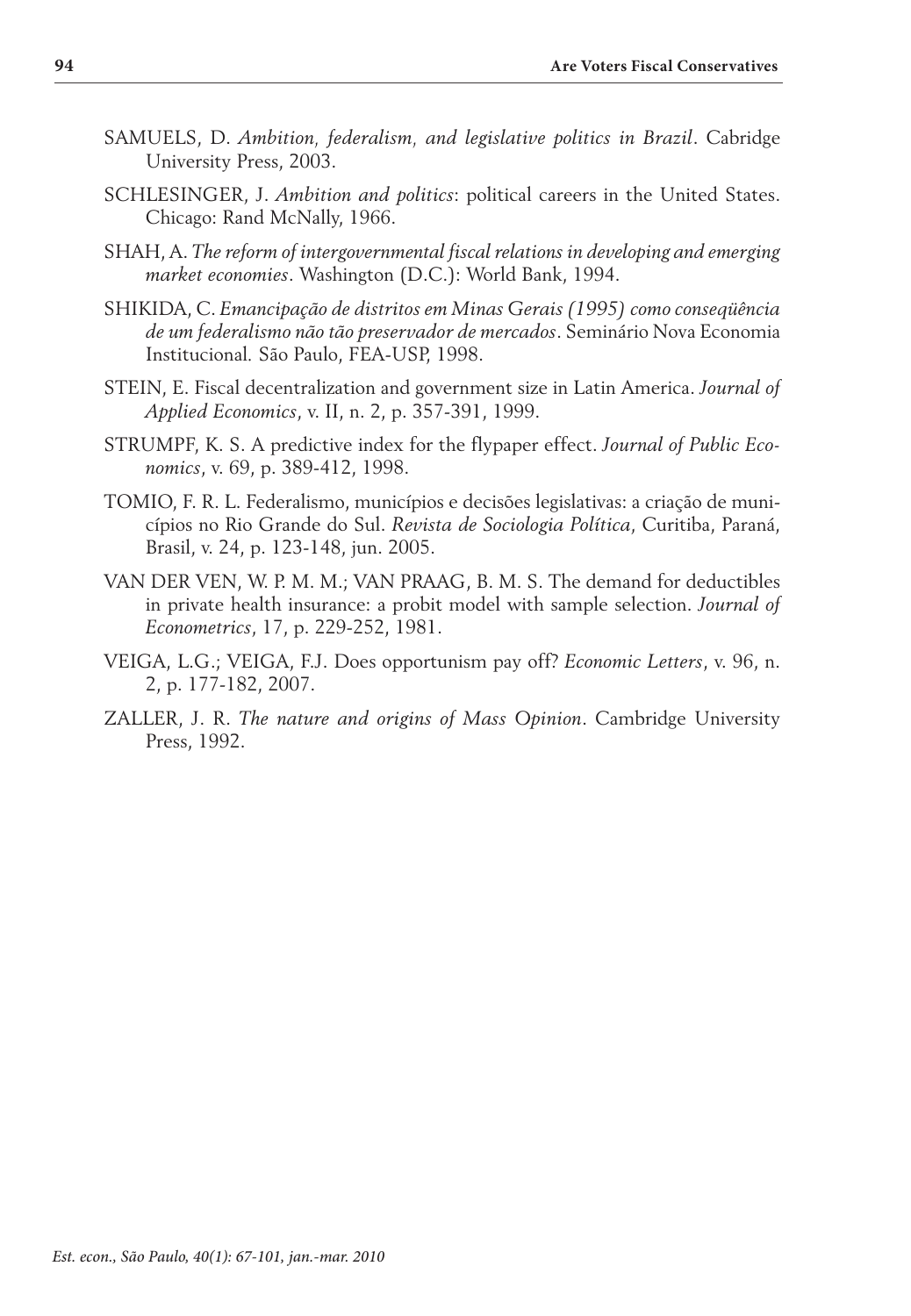# ANNEX A – Fiscal Variables

| Variable                                      | Description                                                                                                                                          | Source                                                                               | Obs  | Mean    | Std.Dev. | Min       | Max          |
|-----------------------------------------------|------------------------------------------------------------------------------------------------------------------------------------------------------|--------------------------------------------------------------------------------------|------|---------|----------|-----------|--------------|
| % of State<br>Population                      | Total population of the<br>municipality in 2000 divided<br>by the total population of<br>the state in 2000                                           | <b>Brazilian Institute</b><br>of Geography and<br>Statistics (IBGE) -<br>2000 Census | 2732 | 0.004   | 0.02     | 0.00003   | 0.62         |
| Area $(Km2)$                                  | Geographic area of the<br>municipality $(km^2)$                                                                                                      | <b>Brazilian Institute</b><br>of Geography and<br>Statistics (IBGE) -<br>2000 Census | 2732 | 970.61  | 2198.22  | 2.85      | 41191.35     |
| <b>Bailout</b>                                | Dummy $= 1$ if the<br>municipality was bailed out<br>by Federal Government<br>and zero otherwise.<br>Program of municipal debt<br>reschedule of 2001 | <b>National Treasury</b><br>Secretariat (STN)                                        | 2732 | 0.03    | 0.19     | 0         | $\mathbf{1}$ |
| Midwest                                       | Dummy $= 1$ if the<br>municipality is located in<br>the Midwest region and<br>zero otherwise                                                         | <b>Brazilian Institute</b><br>of Geography and<br>Statistics (IBGE) -<br>2000 Census | 2732 | 0.08    | 0.28     | 0         | 1            |
| Current<br>Expenditure<br>(%change)           | See definition below                                                                                                                                 | National Treasury<br>Secretariat (STN)                                               | 2732 | 0.28    | 0.17     | $-0.23$   | 1.87         |
| <b>Current Fiscal</b><br>Result (%change)     | See definition below                                                                                                                                 | National Treasury<br>Secretariat (STN)                                               | 2732 | $-0.05$ | 16.33    | $-338.81$ | 309.65       |
| <b>Current Transfers</b><br>(%change)         | See definition below                                                                                                                                 | National Treasury<br>Secretariat (STN)                                               | 2732 | 0.30    | 0.17     | $-0.32$   | 1.62         |
| Debt (difference<br>in % of Total<br>Revenue) | See definition below                                                                                                                                 | National Treasury<br>Secretariat (STN)                                               | 2732 | $-0.04$ | 0.22     | $-7.33$   | 1.54         |
| Debt98(% of<br><b>Total Revenue)</b>          | See definition below                                                                                                                                 | National Treasury<br>Secretariat (STN)                                               | 2732 | 0.31    | 0.28     | 0         | 7.56         |
| Elderly                                       | Dummy = $1$ if mayor is<br>over 70 years old and zero<br>otherwise                                                                                   | <b>Brazilian Electoral</b><br>Court (TSE)                                            | 2732 | 0.02    | 0.16     | 0         | $\mathbf{1}$ |
| Human<br>Development<br>Index $_{00}$         | Index of life quality based<br>on indicators of education,<br>health, income and housing<br>for the year 2000                                        | <b>United Nations</b><br>Development<br>Program                                      | 2732 | 0.72    | 0.07     | 0.46      | 0.91         |
| Literacy (adults)                             | Percentage of adult<br>population who declare<br>being able to read and write                                                                        | Brazilian Institute<br>of Geography and<br>Statistics (IBGE)                         | 2732 | 0.81    | 0.11     | 0.39      | 0.99         |
| Metropolitan<br>Region                        | Dummy = $1$ if the<br>municipality belongs to a<br>metropolitan region and<br>zero otherwise                                                         | Brazilian Institute<br>of Geography and<br>Statistics (IBGE)                         | 2732 | 0.09    | 0.29     | 0         | $\mathbf{1}$ |
| North                                         | Dummy = $1$ if the<br>municipality is located in<br>the North region and zero<br>otherwise                                                           | <b>Brazilian Institute</b><br>of Geography and<br>Statistics (IBGE) -<br>2000 Census | 2732 |         | .184165  | 0         | 1            |

#### **Descriptive Statistics, Variables' Definition, Sources**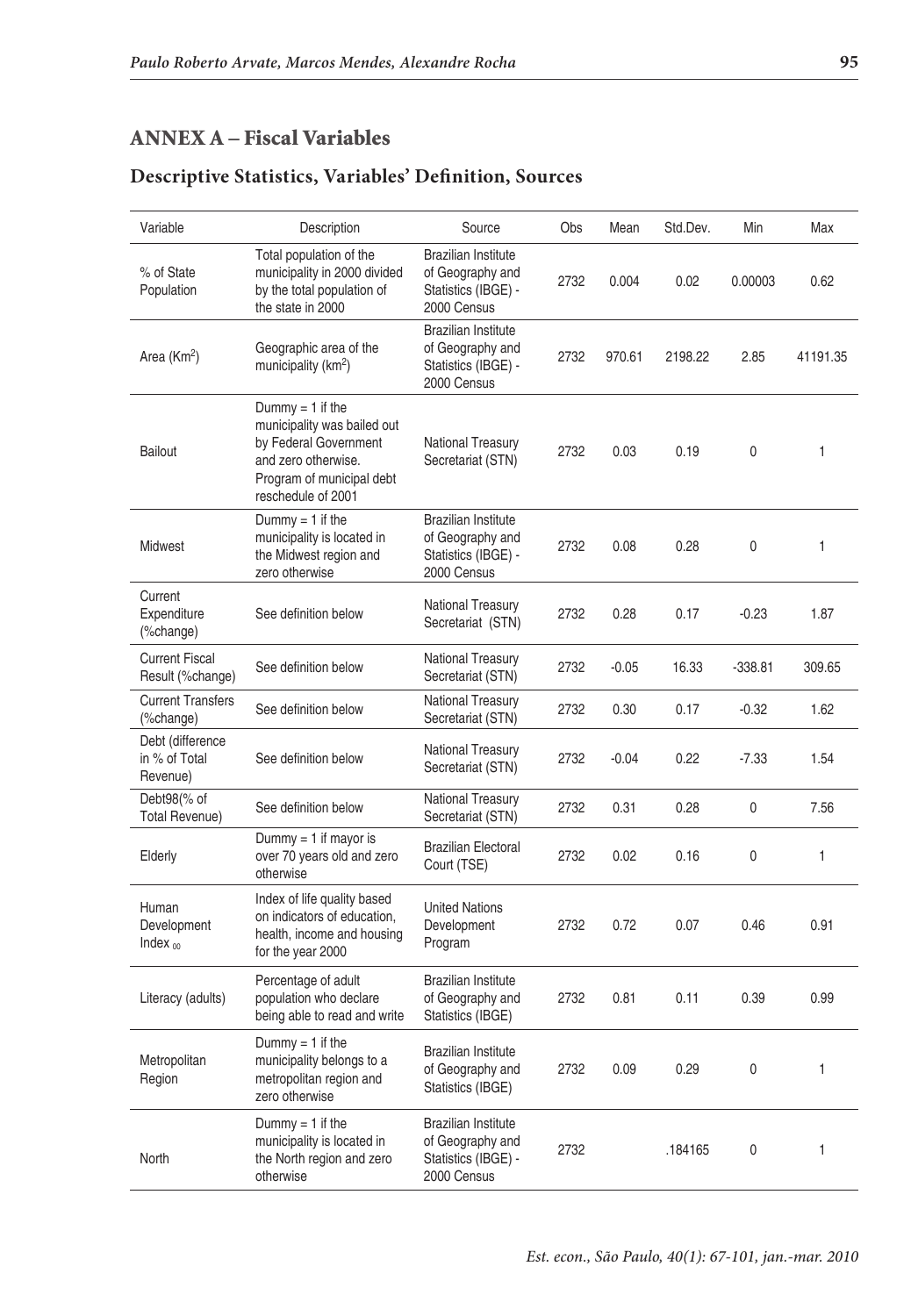| Variable                             | Description                                                                                                                                                             | Source                                                                                           | Obs  | Mean  | Std.Dev. | Min     | Max          |
|--------------------------------------|-------------------------------------------------------------------------------------------------------------------------------------------------------------------------|--------------------------------------------------------------------------------------------------|------|-------|----------|---------|--------------|
| % of State<br>Population             | Total population of the<br>municipality in 2000 divided<br>by the total population of<br>the state in 2000                                                              | <b>Brazilian Institute</b><br>of Geography and<br>Statistics (IBGE) -<br>2000 Census             | 2732 | 0.004 | 0.02     | 0.00003 | 0.62         |
| Northeast                            | Dummy = $1$ if the<br>municipality is located in<br>the Northeast region and<br>zero otherwise                                                                          | <b>Brazilian Institute</b><br>of Geography and<br>Statistics (IBGE) -<br>2000 Census             | 2732 | 0.20  | 0.40     | 0       | 1            |
| New Municipality                     | Dummy = 1 if the<br>municipality was created<br>between 1993 and 1996.<br>having its first election<br>in 1996 and the second<br>election in 2000 and zero<br>otherwise | <b>Brazilian Institute</b><br>of Geography and<br>Statistics (IBGE)                              | 2732 | 0.08  | 0.27     | 0       | 1            |
| Population<br>Growth <sub>0091</sub> | Population growth rate<br>between 1991 and 2000                                                                                                                         | <b>Brazilian Institute</b><br>of Geography and<br>Statistics (IBGE)<br>- 1991 and 2000<br>Census | 2732 | 0.009 | 0.02     | $-0.06$ | 0.21         |
| Population <sub>00</sub>             | Total population of the<br>municipality in 2000                                                                                                                         | <b>Brazilian Institute</b><br>of Geography and<br>Statistics (IBGE) -<br>2000 Census             | 2732 |       |          | 873     | $1.04e + 07$ |
| Reelection                           | Dummy $= 1$ if mayor<br>was reelected and zero<br>otherwise                                                                                                             | <b>Brazilian Electoral</b><br>Court (TSE)                                                        | 2732 | 0.42  | 0.49     | 0       | 1            |
| South                                | Dummy = 1 if the<br>municipality is located in<br>the South region and zero<br>otherwise                                                                                | <b>Brazilian Institute</b><br>of Geography and<br>Statistics (IBGE) -<br>2000 Census             | 2732 | 0.30  | 0.46     | 0       | 1            |
| State Capital                        | Dummy $= 1$ if the<br>municipality is a state<br>capital and zero otherwise                                                                                             | Common Knowledge                                                                                 | 2732 | 0.004 | 0.06     | 0       | 1            |
| Southeast                            | Dummy $= 1$ if the<br>municipality is located in<br>the Southeast region and<br>zero otherwise                                                                          | <b>Brazilian Institute</b><br>of Geography and<br>Statistics (IBGE) -<br>2000 Census             | 2732 | 0.36  | 0.48     | 0       | 1            |
| <b>Tax Revenue</b><br>(%change)      | See definition below                                                                                                                                                    | <b>National Treasury</b><br>Secretariat (STN)                                                    | 2732 | 0.39  | 5.41     | -1      | 268.86       |
| <b>Urban Population</b><br>(%)       | Urban municipal population<br>divided by total municipal<br>population                                                                                                  | <b>Brazilian Institute</b><br>of Geography and<br>Statistics (IBGE) -<br>2000 Census             | 2732 | 0.59  | 0.23     | 0       | 1            |
| Votes96                              | Percentage of votes<br>obtained by mayors who<br>were candidates in 1996                                                                                                | <b>Brazilian Electoral</b><br>Court (TSE)                                                        | 2732 | 52.15 | 9.88     | 22.92   | 90.60        |
| Votes00                              | Percentage of votes<br>obtained by mayors in 2000                                                                                                                       | <b>Brazilian Electoral</b><br>Court (TSE)                                                        | 1992 | 49.92 | 16.22    | 3       | 100          |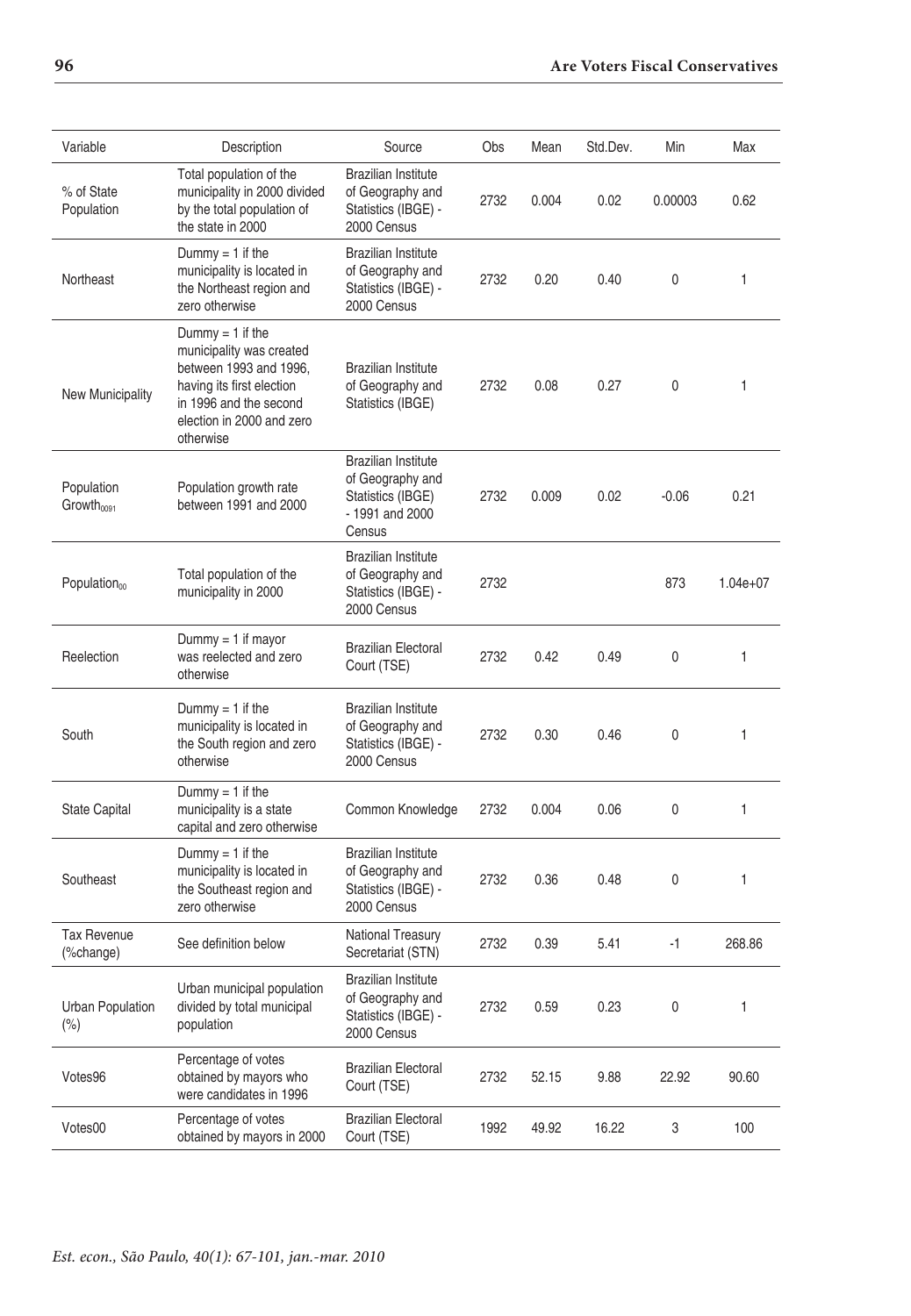#### Complementary variables' definitions

*1) Total Fiscal Result (%change)*

$$
\left[ \left( TFR_{2000} + TFR_{1999} \right) / \left( TFR_{1998} + TFR_{1997} \right) \right] - 1
$$

where *TFRt* is the Total Fiscal Result in year *t (t should be 2000,1999,1998, and 1997)*. Similar definitions apply to the following variables: **Current Fiscal Result (% change), Tax Revenue (%change), Current Expenditure (% change), Total Expenditure (% change), Investment (% change).** The variables are measured in Reais (base=2000).

#### *2) Total Fiscal Result (difference)*

$$
\left[\frac{(TFR_{2000} + TFR_{1999})}{2} - \frac{(TFR_{1998} - TRF_{1997})}{2}\right]
$$

where *TFRt* is the Total Fiscal Result in year *t(t should be 2000,1999,1998, and 1997)*. Similar definitions apply to the following variables: **Current Fiscal Result (difference), Tax Revenue (difference) Investment (difference), Current Expenditure (difference), Total Expenditure (difference).** The variables are measured in Reais (base=2000).

#### *3) Total Expenditure (mean 98-00/97)*



where  $TE_t$  is the Total Expenditure in year *t*. Similar definitions apply to the following variables: **Current Expenditure (mean 98-00/97), Investment (mean 98-00/97), Tax Revenue (mean 98-00/97), Current Transfers (mean 98-00/97), Total Transfers (mean 98-00/97)**, **Current Fiscal Result (mean 98-00/97).** The variables are measured in Reais (base=2000).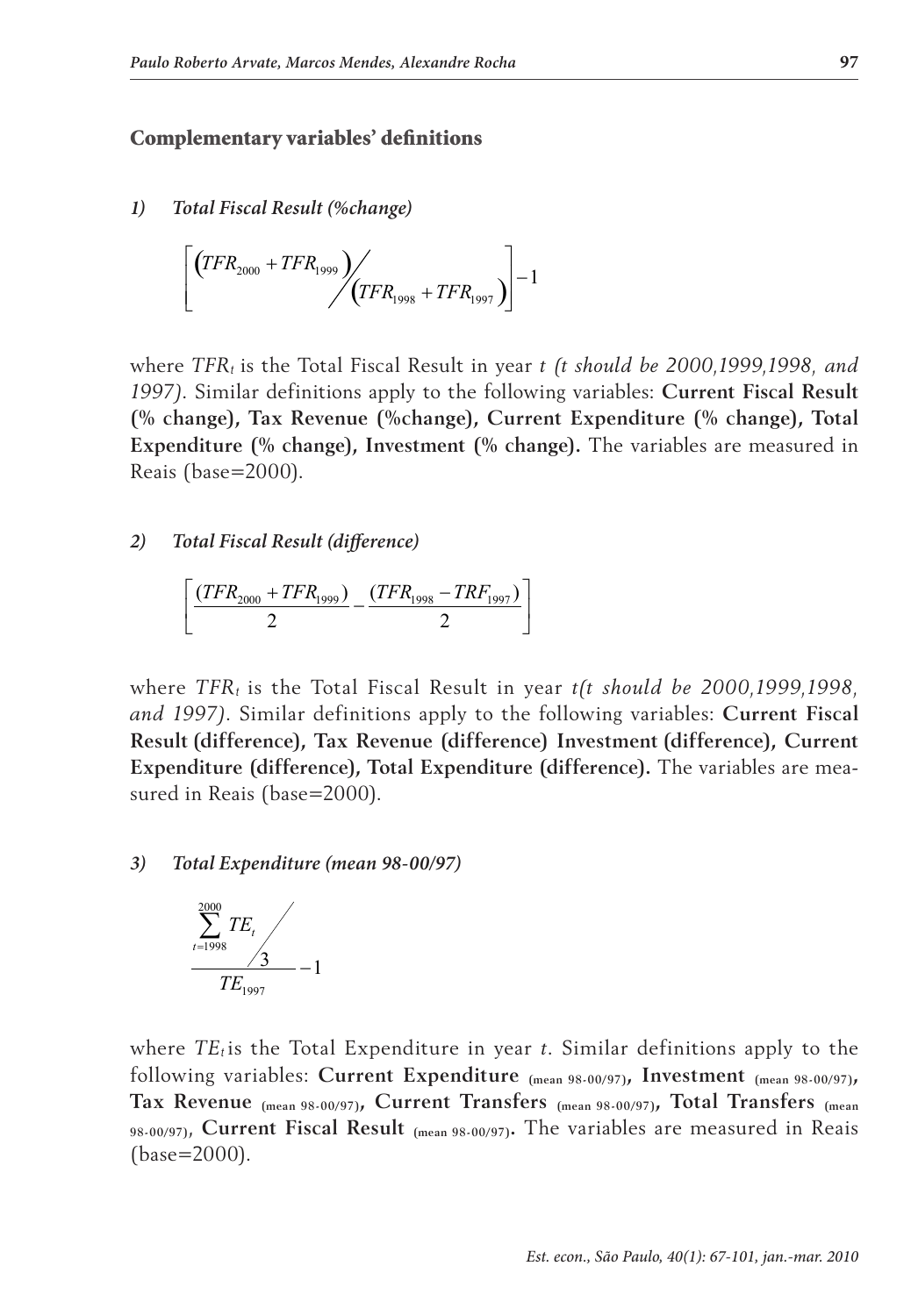*4) Total Expenditure (mean of yearly change)* 

$$
\left(\sum_{t=1997}^{1999} \frac{TE_{t+1}}{TE_{t}} - 1\right) \Bigg/ 3
$$

where *TEt* is the Total Expenditure in year *t.* Similar definitions apply to the following variables: **Current Expenditure (mean of yearly change), Tax Revenue (mean of yearly change)**. The variables are measured in Reais (base=2000).

### *5) Debt98 (% of Total Revenue)*

$$
\frac{TD_{1998}}{TR_{1998}}
$$

where *TD1998* is the Total Debt in 1998 and *TR<sup>98</sup>* is the Total Revenue in 1998. The variables are measured in Reais (base=2000). Since there is no available data for debt in 1997, Debt<sub>98</sub> is taken as a *proxy* for municipal debt at the beginning of the first term.

### *6) Debt (difference in % of Total Revenue)*

$$
\frac{TD_{2000}}{TR_{2000}} - \frac{TD_{1998}}{TR_{1998}}
$$

where  $TD_t$  is the Total Debt in year *t* and  $TR_t$  is the Total Revenue in year *t*. The variables are measured in Reais (base=2000).

*7) Debt(% change)* 

$$
\frac{TD_{2000}}{TD_{1998}}-1
$$

where  $TD_t$  is the Total Debt in year *t*. The variables are measured in Reais (base=2000).

The monetary values of years 1997 to 1999 were inflated to prices of 2000 using IPCA the price index (broad consumer price index) calculated by the IBGE. Flow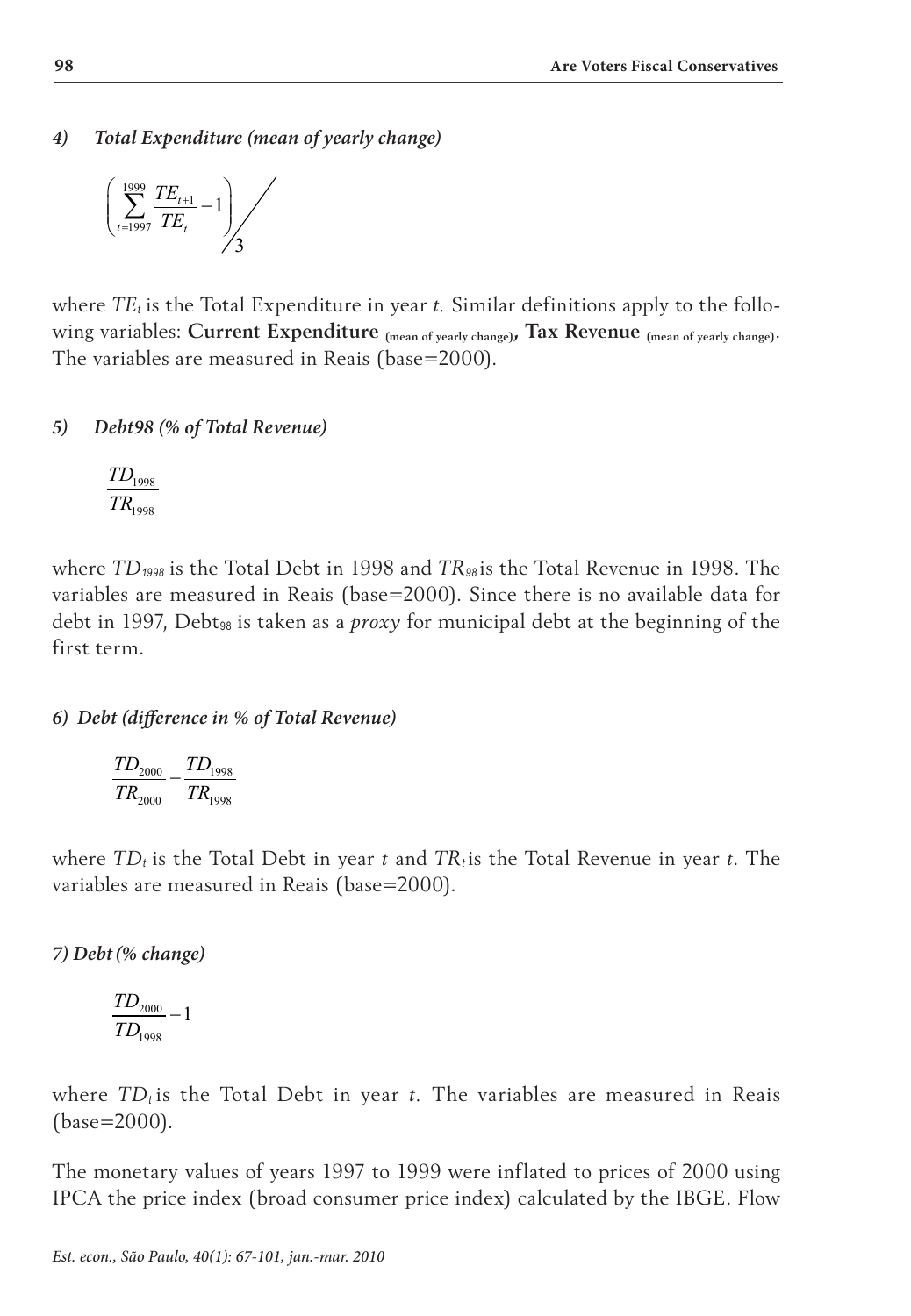variables, like expenditure and revenue, were inflated using the accumulated index from July of year t to June of year 2000. The stock variable "debt", the nominal value of which refers to December of each year, was inflated using the accumulated index from January of year *t+1* to December of the year 2000.

| Variables                                         | % of State<br>Population | Area<br>(Km <sup>2</sup> ) | <b>Bailout</b> | Candidate | <b>Midwest</b> | <b>Current Expenditure</b><br>(%change) |
|---------------------------------------------------|--------------------------|----------------------------|----------------|-----------|----------------|-----------------------------------------|
| % of State Population                             | 1.0000                   |                            |                |           |                |                                         |
| Area $(Km2)$                                      | 0.1635                   | 1.0000                     |                |           |                |                                         |
| <b>Bailout</b>                                    | 0.0994                   | 0.0547                     | 1.0000         |           |                |                                         |
| Candidate                                         | 0.0054                   | $-0.0093$                  | $-0.0079$      | 1.0000    |                |                                         |
| Midwest                                           | 0.0211                   | 0.2797                     | 0.0384         | $-0.0941$ | 1.0000         |                                         |
| <b>Current Expenditure</b><br>(%change)           | $-0.0242$                | 0.1032                     | $-0.0703$      | 0.1534    | 0.0605         | 1.0000                                  |
| <b>Current Fiscal Result</b><br>(%change)         | $-0.0064$                | 0.0090                     | 0.0080         | 0.0170    | $-0.0016$      | 0.0205                                  |
| <b>Current Transfers</b><br>(%change)             | 0.0315                   | 0.0976                     | $-0.0053$      | 0.1503    | 0.0162         | 0.6824                                  |
| Debt (difference in % of<br><b>Total Revenue)</b> | $-0.0475$                | $-0.0308$                  | 0.0149         | 0.0334    | $-0.0479$      | $-0.0009$                               |
| Debt98(% of Total<br>Revenue)                     | 0.0699                   | 0.0216                     | 0.2371         | $-0.0084$ | 0.0700         | $-0.2550$                               |
| Elderly                                           | $-0.0067$                | -0.0096                    | $-0.0247$      | $-0.1135$ | $-0.0349$      | $-0.0033$                               |
| Human Development<br>Index00                      | 0.0656                   | $-0.0703$                  | 0.1826         | $-0.0942$ | 0.0710         | -0.3419                                 |
| Literacy (adults)                                 | 0.0623                   | $-0.0638$                  | 0.1469         | $-0.0903$ | 0.0576         | $-0.3319$                               |
| Metropolitan Region                               | 0.1241                   | $-0.0878$                  | 0.1116         | 0.0251    | $-0.0013$      | $-0.0399$                               |
| North                                             | 0.2201                   | 0.3720                     | $-0.0389$      | 0.0224    | $-0.0548$      | 0.0340                                  |
| Northeast                                         | 0.0284                   | $-0.0270$                  | $-0.0760$      | 0.0931    | $-0.1517$      | 0.2931                                  |
| New Municipality                                  | $-0.0517$                | $-0.0665$                  | $-0.0657$      | 0.0958    | $-0.0472$      | 0.2658                                  |
| Population Growth <sub>0091</sub>                 | 0.1213                   | 0.1569                     | 0.0622         | 0.0791    | 0.1228         | 0.1677                                  |
| Population <sub>00</sub>                          | 0.6350                   | 0.0563                     | 0.2501         | $-0.0048$ | $-0.0251$      | $-0.0434$                               |
| Reelection                                        | 0.0109                   | $-0.0130$                  | $-0.0070$      | 0.5259    | $-0.0281$      | 0.1637                                  |
| South                                             | $-0.0493$                | $-0.1400$                  | $-0.0351$      | $-0.0840$ | $-0.1742$      | $-0.2476$                               |
| <b>State Capital</b>                              | 0.6250                   | 0.0293                     | 0.1134         | $-0.0057$ | $-0.0176$      | $-0.0419$                               |
| <b>Tax Revenue</b><br>(%change)                   | $-0.0051$                | $-0.0124$                  | $-0.0068$      | 0.0191    | $-0.0072$      | 0.0375                                  |
| Urban Population (%)                              | 0.1658                   | 0.0007                     | 0.2179         | 0.0606    | 0.1052         | $-0.1621$                               |
| Votes96                                           | $-0.0548$                | $-0.0708$                  | $-0.0586$      | $-0.0671$ | 0.0110         | 0.0011                                  |
| Votes00                                           | $-0.0456$                | $-0.0382$                  | $-0.0328$      | -         | $-0.0249$      | 0.1961                                  |

#### **Correlation matrix**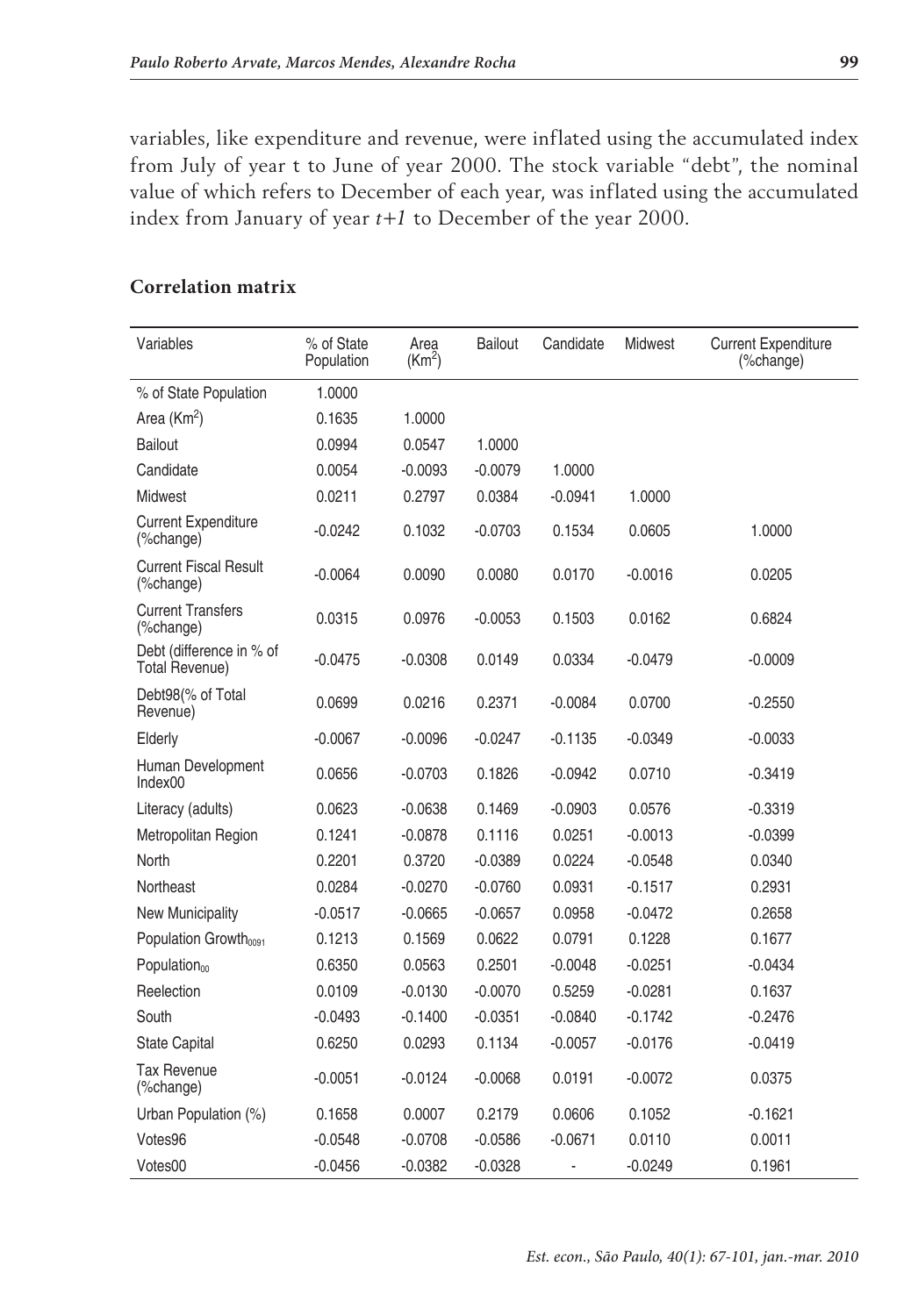| Variables                                     | Current<br><b>Fiscal Result</b><br>(%change) | Current<br>Transfers<br>(%change) | Debt<br>(difference<br>in % of Total<br>Revenue) | Debt98(%<br>of Total<br>Revenue) | Elderly   | Human<br>Development<br>Index00 | Literacy<br>(adults) |
|-----------------------------------------------|----------------------------------------------|-----------------------------------|--------------------------------------------------|----------------------------------|-----------|---------------------------------|----------------------|
| Current<br><b>Fiscal Result</b><br>(%change)  | 1.0000                                       |                                   |                                                  |                                  |           |                                 |                      |
| Current<br><b>Transfers</b><br>(%change)      | 0.0517                                       | 1.0000                            |                                                  |                                  |           |                                 |                      |
| Debt (difference<br>in % of Total<br>Revenue) | $-0.0276$                                    | $-0.1117$                         | 1.0000                                           |                                  |           |                                 |                      |
| Debt98(% of<br><b>Total Revenue)</b>          | 0.0030                                       | $-0.0615$                         | $-0.2774$                                        | 1.0000                           |           |                                 |                      |
| Elderly                                       | $-0.0700$                                    | $-0.0050$                         | $-0.0250$                                        | 0.0212                           | 1.0000    |                                 |                      |
| Human<br>Development<br>Index00               | $-0.0080$                                    | $-0.2559$                         | $-0.0166$                                        | 0.2075                           | 0.0129    | 1.0000                          |                      |
| Literacy (adults)                             | $-0.0073$                                    | $-0.2487$                         | $-0.0176$                                        | 0.2024                           | $-0.0030$ | 0.9459                          | 1.0000               |
| Metropolitan<br>Region                        | $-0.0261$                                    | 0.0552                            | $-0.0123$                                        | 0.1237                           | $-0.0149$ | 0.2354                          | 0.2480               |
| North                                         | 0.0008                                       | 0.0502                            | $-0.0382$                                        | $-0.0556$                        | $-0.0249$ | $-0.1151$                       | $-0.0707$            |
| Northeast                                     | 0.0037                                       | 0.2791                            | $-0.0038$                                        | $-0.1614$                        | $-0.0110$ | $-0.7308$                       | $-0.7761$            |
| New Municipality                              | 0.0065                                       | 0.0946                            | 0.0343                                           | $-0.2599$                        | $-0.0150$ | $-0.1574$                       | $-0.1171$            |
| Population<br>Growth <sub>0091</sub>          | 0.0136                                       | 0.2421                            | 0.0004                                           | 0.0013                           | $-0.0104$ | 0.1636                          | 0.1711               |
| Population <sub>00</sub>                      | $-0.0118$                                    | 0.0274                            | $-0.0032$                                        | 0.1524                           | 0.0035    | 0.1704                          | 0.1561               |
| Reelection                                    | 0.0195                                       | 0.0938                            | $-0.0330$                                        | $-0.1240$                        | $-0.0588$ | $-0.1397$                       | $-0.1528$            |
| <b>Reelection Micro</b><br>Region             | $-0.0017$                                    | 0.1043                            | $-0.0118$                                        | $-0.0619$                        | $-0.0251$ | $-0.3308$                       | $-0.3625$            |
| South                                         | $-0.0132$                                    | $-0.2234$                         | $-0.0178$                                        | 0.0683                           | 0.0110    | 0.4104                          | 0.4258               |
| State Capital                                 | 0.0013                                       | $-0.0381$                         | 0.0131                                           | 0.0167                           | $-0.0080$ | 0.0754                          | 0.0633               |
| Southeast                                     | 0.0096                                       | $-0.0631$                         | 0.0604                                           | 0.0613                           | 0.0277    | 0.2612                          | 0.2758               |
| <b>Tax Revenue</b><br>(%change)               | $-0.0032$                                    | 0.0175                            | 0.0071                                           | $-0.0430$                        | $-0.0040$ | $-0.0607$                       | $-0.0597$            |
| Urban<br>Population (%)                       | 0.0004                                       | $-0.0280$                         | 0.0007                                           | 0.3084                           | 0.0227    | 0.4882                          | 0.4387               |
| Votes96                                       | $-0.0148$                                    | $-0.0542$                         | $-0.0184$                                        | $-0.0977$                        | $-0.0525$ | $-0.0685$                       | $-0.0688$            |
| Votes00                                       | 0.0075                                       | 0.1072                            | $-0.0468$                                        | $-0.1731$                        | $-0.0754$ | $-0.2046$                       | $-0.2136$            |